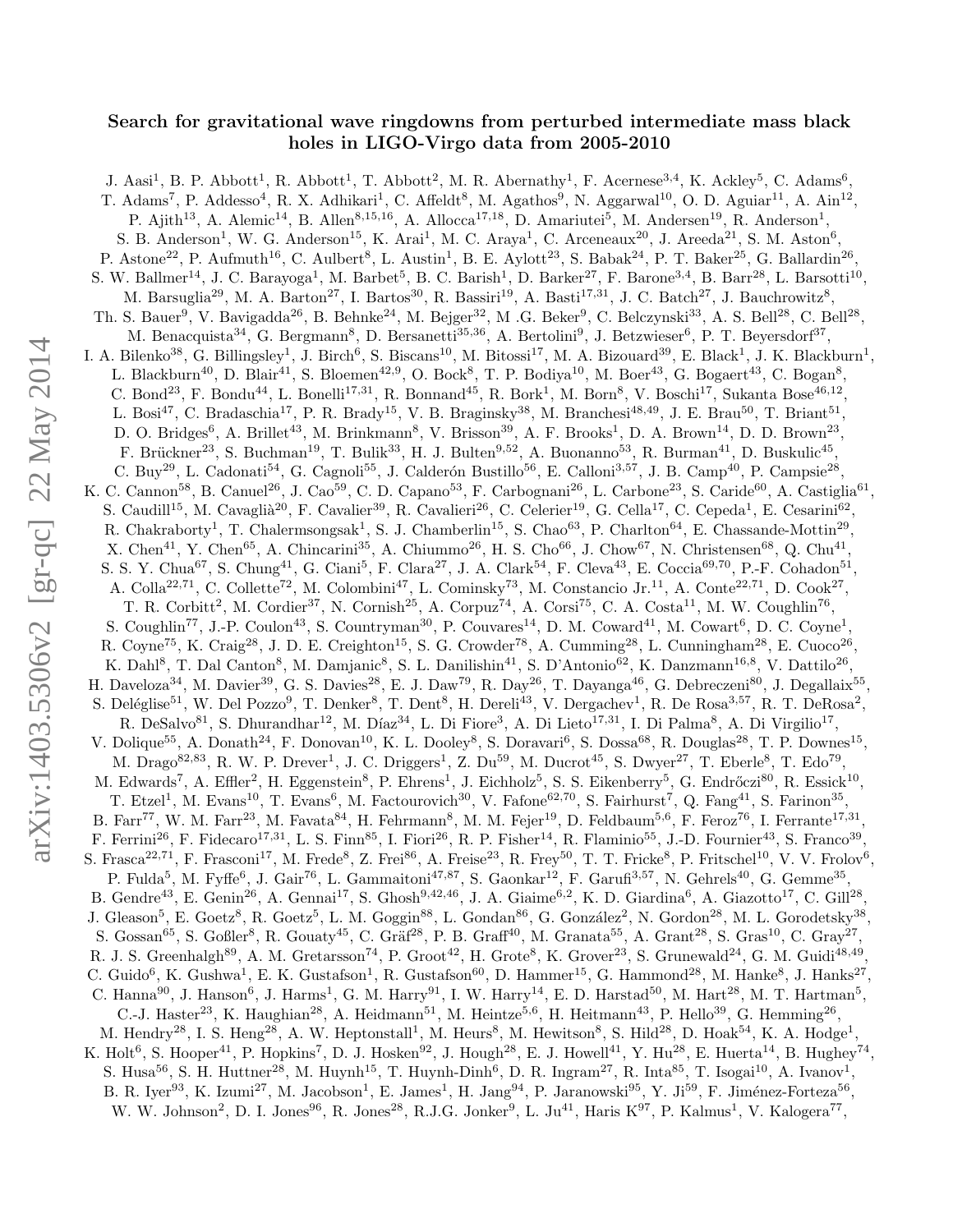S. Kandhasamy<sup>20</sup>, G. Kang<sup>94</sup>, J. B. Kanner<sup>1</sup>, J. Karlen<sup>54</sup>, M. Kasprzack<sup>26,39</sup>, E. Katsavounidis<sup>10</sup>, W. Katzman<sup>6</sup>, H. Kaufer<sup>16</sup>, K. Kawabe<sup>27</sup>, F. Kawazoe<sup>8</sup>, F. Kéfélian<sup>43</sup>, G. M. Keiser<sup>19</sup>, D. Keitel<sup>8</sup>, D. B. Kelley<sup>14</sup>, W. Kells<sup>1</sup>, A. Khalaidovski<sup>8</sup>, F. Y. Khalili<sup>38</sup>, E. A. Khazanov<sup>98</sup>, C. Kim<sup>99,94</sup>, K. Kim<sup>100</sup>, N. Kim<sup>19</sup>, N. G. Kim<sup>94</sup>, Y.-M. Kim<sup>66</sup>, E. J. King<sup>92</sup>, P. J. King<sup>1</sup>, D. L. Kinzel<sup>6</sup>, J. S. Kissel<sup>27</sup>, S. Klimenko<sup>5</sup>, J. Kline<sup>15</sup>, S. Koehlenbeck<sup>8</sup>, K. Kokeyama<sup>2</sup>, V. Kondrashov<sup>1</sup>, S. Koranda<sup>15</sup>, W. Z. Korth<sup>1</sup>, I. Kowalska<sup>33</sup>, D. B. Kozak<sup>1</sup>, A. Kremin<sup>78</sup>, V. Kringel<sup>8</sup>, B. Krishnan<sup>8</sup>, A. Królak<sup>101,102</sup>, G. Kuehn<sup>8</sup>, A. Kumar<sup>103</sup>, D. Nanda Kumar<sup>5</sup>, P. Kumar<sup>14</sup>, R. Kumar<sup>28</sup>, L. Kuo<sup>63</sup>, A. Kutynia<sup>102</sup>, P. Kwee<sup>10</sup>, M. Landry<sup>27</sup>, B. Lantz<sup>19</sup>, S. Larson<sup>77</sup>, P. D. Lasky<sup>104</sup>, C. Lawrie<sup>28</sup>, A. Lazzarini<sup>1</sup>, C. Lazzaro<sup>105</sup>, P. Leaci<sup>24</sup>, S. Leavey<sup>28</sup>, E. O. Lebigot<sup>59</sup>, C.-H. Lee<sup>66</sup>, H. K. Lee<sup>100</sup>, H. M. Lee<sup>99</sup>, J. Lee<sup>10</sup>, M. Leonardi<sup>82,83</sup>, J. R. Leong<sup>8</sup>, A. Le Roux<sup>6</sup>, N. Leroy<sup>39</sup>, N. Letendre<sup>45</sup>, Y. Levin<sup>106</sup>, B. Levine<sup>27</sup>, J. Lewis<sup>1</sup>, T. G. F. Li<sup>1</sup>, K. Libbrecht<sup>1</sup>, A. Libson<sup>10</sup>, A. C. Lin<sup>19</sup>, T. B. Littenberg<sup>77</sup>, V. Litvine<sup>1</sup>, N. A. Lockerbie<sup>107</sup>, V. Lockett<sup>21</sup>, D. Lodhia<sup>23</sup>, K. Loew<sup>74</sup>, J. Logue<sup>28</sup>, A. L. Lombardi<sup>54</sup>, M. Lorenzini<sup>62,70</sup>, V. Loriette<sup>108</sup>, M. Lormand<sup>6</sup>, G. Losurdo<sup>48</sup>, J. Lough<sup>14</sup>, M. J. Lubinski<sup>27</sup>, H. Lück<sup>16,8</sup>, E. Luijten<sup>77</sup>, A. P. Lundgren<sup>8</sup>, R. Lynch<sup>10</sup>, Y. Ma<sup>41</sup>, J. Macarthur<sup>28</sup>, E. P. Macdonald<sup>7</sup>, T. MacDonald<sup>19</sup>, B. Machenschalk<sup>8</sup>, M. MacInnis<sup>10</sup>, D. M. Macleod<sup>2</sup>, F. Magana-Sandoval<sup>14</sup>, M. Mageswaran<sup>1</sup>, C. Maglione<sup>109</sup>, K. Mailand<sup>1</sup>, E. Majorana<sup>22</sup>, I. Maksimovic<sup>108</sup>, V. Malvezzi<sup>62,70</sup>, N. Man<sup>43</sup>, G. M. Manca<sup>8</sup>, I. Mandel<sup>23</sup>, V. Mandic<sup>78</sup>, V. Mangano<sup>22,71</sup>, N. Mangini<sup>54</sup>, M. Mantovani<sup>17</sup>, F. Marchesoni<sup>47,110</sup>, F. Marion<sup>45</sup>, S. Márka<sup>30</sup>, Z. Márka<sup>30</sup>, A. Markosyan<sup>19</sup>, E. Maros<sup>1</sup>, J. Marque<sup>26</sup>, F. Martelli<sup>48,49</sup>, I. W. Martin<sup>28</sup>, R. M. Martin<sup>5</sup>, L. Martinelli<sup>43</sup>, D. Martynov<sup>1</sup>, J. N. Marx<sup>1</sup>, K. Mason<sup>10</sup>, A. Masserot<sup>45</sup>, T. J. Massinger<sup>14</sup>, F. Matichard<sup>10</sup>, L. Matone<sup>30</sup>, R. A. Matzner<sup>111</sup>, N. Mavalvala<sup>10</sup>, N. Mazumder<sup>97</sup>, G. Mazzolo<sup>16,8</sup>, R. McCarthy<sup>27</sup>, D. E. McClelland<sup>67</sup>, S. C. McGuire<sup>112</sup>, G. McIntyre<sup>1</sup>, J. McIver<sup>54</sup>, K. McLin<sup>73</sup>, D. Meacher<sup>43</sup>, G. D. Meadors<sup>60</sup>, M. Mehmet<sup>8</sup>, J. Meidam<sup>9</sup>, M. Meinders<sup>16</sup>, A. Melatos<sup>104</sup>, G. Mendell<sup>27</sup>, R. A. Mercer<sup>15</sup>, S. Meshkov<sup>1</sup>, C. Messenger<sup>28</sup>, P. Meyers<sup>78</sup>, H. Miao<sup>65</sup>, C. Michel<sup>55</sup>, E. E. Mikhailov<sup>113</sup>, L. Milano<sup>3,57</sup>, S. Milde<sup>24</sup>, J. Miller<sup>10</sup>, Y. Minenkov<sup>62</sup>, C. M. F. Mingarelli<sup>23</sup>, C. Mishra<sup>97</sup>, S. Mitra<sup>12</sup>, V. P. Mitrofanov<sup>38</sup>, G. Mitselmakher<sup>5</sup>, R. Mittleman<sup>10</sup>, B. Moe<sup>15</sup>, P. Moesta<sup>65</sup>, A. Moggi<sup>17</sup>, M. Mohan<sup>26</sup>, S. R. P. Mohapatra<sup>14,61</sup>, D. Moraru<sup>27</sup>, G. Moreno<sup>27</sup>, N. Morgado<sup>55</sup>, S. R. Morriss<sup>34</sup>, K. Mossavi<sup>8</sup>, B. Mours<sup>45</sup>, C. M. Mow-Lowry<sup>8</sup>, C. L. Mueller<sup>5</sup>, G. Mueller<sup>5</sup>, S. Mukherjee<sup>34</sup>, A. Mullavey<sup>2</sup>, J. Munch<sup>92</sup>, D. Murphy<sup>30</sup>, P. G. Murray<sup>28</sup>, A. Mytidis<sup>5</sup>, M. F. Nagy<sup>80</sup>, I. Nardecchia<sup>62,70</sup>, L. Naticchioni<sup>22,71</sup>, R. K. Nayak<sup>114</sup>, V. Necula<sup>5</sup>, G. Nelemans<sup>42,9</sup>, I. Neri<sup>47,87</sup>, M. Neri<sup>35,36</sup>, G. Newton<sup>28</sup>, T. Nguyen<sup>67</sup>, A. Nitz<sup>14</sup>, F. Nocera<sup>26</sup>, D. Nolting<sup>6</sup>, M. E. N. Normandin<sup>34</sup>, L. K. Nuttall<sup>15</sup>, E. Ochsner<sup>15</sup>, J. O'Dell<sup>89</sup>, E. Oelker<sup>10</sup>, J. J. Oh<sup>115</sup>, S. H. Oh<sup>115</sup>, F. Ohme<sup>7</sup>, P. Oppermann<sup>8</sup>, B. O'Reilly<sup>6</sup>, R. O'Shaughnessy<sup>15</sup>, C. Osthelder<sup>1</sup>, D. J. Ottaway<sup>92</sup>, R. S. Ottens<sup>5</sup>, H. Overmier<sup>6</sup>, B. J. Owen<sup>85</sup>, C. Padilla<sup>21</sup>, A. Pai<sup>97</sup>, O. Palashov<sup>98</sup>, C. Palomba<sup>22</sup>, H. Pan<sup>63</sup>, Y. Pan<sup>53</sup>, C. Pankow<sup>15</sup>, F. Paoletti<sup>17,26</sup>, M. A. Papa<sup>15,24</sup>, H. Paris<sup>27</sup>, A. Pasqualetti<sup>26</sup>, R. Passaquieti<sup>17,31</sup>, D. Passuello<sup>17</sup>, M. Pedraza<sup>1</sup>, S. Penn<sup>116</sup>, A. Perreca<sup>14</sup>, M. Phelps<sup>1</sup>, M. Pichot<sup>43</sup>, M. Pickenpack<sup>8</sup>, F. Piergiovanni<sup>48,49</sup>, V. Pierro<sup>81,35</sup>, L. Pinard<sup>55</sup>, I. M. Pinto<sup>81,35</sup>, M. Pitkin<sup>28</sup>, J. Poeld<sup>8</sup>, R. Poggiani<sup>17,31</sup>, A. Poteomkin<sup>98</sup>, J. Powell<sup>28</sup>, J. Prasad<sup>12</sup>, S. Premachandra<sup>106</sup>, T. Prestegard<sup>78</sup>, L. R. Price<sup>1</sup>, M. Prijatelj<sup>26</sup>, S. Privitera<sup>1</sup>, G. A. Prodi<sup>82,83</sup>, L. Prokhorov<sup>38</sup>, O. Puncken<sup>34</sup>, M. Punturo<sup>47</sup>, P. Puppo<sup>22</sup>, J. Qin<sup>41</sup>, V. Quetschke<sup>34</sup>, E. Quintero<sup>1</sup>, G. Quiroga<sup>109</sup>, R. Quitzow-James<sup>50</sup>, F. J. Raab<sup>27</sup>, D. S. Rabeling<sup>9,52</sup>, I. Rácz<sup>80</sup>, H. Radkins<sup>27</sup>, P. Raffai<sup>86</sup>, S. Raja<sup>117</sup>, G. Rajalakshmi<sup>118</sup>, M. Rakhmanov<sup>34</sup>, C. Ramet<sup>6</sup>, K. Ramirez<sup>34</sup>, P. Rapagnani<sup>22,71</sup>, V. Raymond<sup>1</sup>, M. Razzano<sup>17,31</sup>, V. Re<sup>62,70</sup>, J. Read<sup>21</sup>, S. Recchia<sup>69,70</sup>, C. M. Reed<sup>27</sup>, T. Regimbau<sup>43</sup>, S. Reid<sup>119</sup>, D. H. Reitze<sup>1,5</sup>, E. Rhoades<sup>74</sup>, F. Ricci<sup>22,71</sup>, K. Riles<sup>60</sup>, N. A. Robertson<sup>1,28</sup>, F. Robinet<sup>39</sup>, A. Rocchi<sup>62</sup>, M. Rodruck<sup>27</sup>, L. Rolland<sup>45</sup>, J. G. Rollins<sup>1</sup>, R. Romano<sup>3,4</sup>, G. Romanov<sup>113</sup>, J. H. Romie<sup>6</sup>, D. Rosińska<sup>32,120</sup>, S. Rowan<sup>28</sup>, A. Rüdiger<sup>8</sup>, P. Ruggi<sup>26</sup>, K. Ryan<sup>27</sup>, F. Salemi<sup>8</sup>, L. Sammut<sup>104</sup>, V. Sandberg<sup>27</sup>, J. R. Sanders<sup>60</sup>, V. Sannibale<sup>1</sup>, I. Santiago-Prieto<sup>28</sup>, E. Saracco<sup>55</sup>, B. Sassolas<sup>55</sup>, B. S. Sathyaprakash<sup>7</sup>, P. R. Saulson<sup>14</sup>, R. Savage<sup>27</sup>, J. Scheuer<sup>77</sup>, R. Schilling<sup>8</sup>, R. Schnabel<sup>8,16</sup>, R. M. S. Schofield<sup>50</sup>, E. Schreiber<sup>8</sup>, D. Schuette<sup>8</sup>, B. F. Schutz<sup>7,24</sup>, J. Scott<sup>28</sup>, S. M. Scott<sup>67</sup>, D. Sellers<sup>6</sup>, A. S. Sengupta<sup>121</sup>, D. Sentenac<sup>26</sup>, V. Sequino<sup>62,70</sup>, A. Sergeev<sup>98</sup>, D. Shaddock<sup>67</sup>, S. Shah<sup>42,9</sup>, M. S. Shahriar<sup>77</sup>, M. Shaltev<sup>8</sup>, B. Shapiro<sup>19</sup>, P. Shawhan<sup>53</sup>, D. H. Shoemaker<sup>10</sup>, T. L. Sidery<sup>23</sup>, K. Siellez<sup>43</sup>, X. Siemens<sup>15</sup>, D. Sigg<sup>27</sup>, D. Simakov<sup>8</sup>, A. Singer<sup>1</sup>, L. Singer<sup>1</sup>, R. Singh<sup>2</sup>, A. M. Sintes<sup>56</sup>, B. J. J. Slagmolen<sup>67</sup>, J. Slutsky<sup>8</sup>, J. R. Smith<sup>21</sup>, M. Smith<sup>1</sup>, R. J. E. Smith<sup>1</sup>, N. D. Smith-Lefebvre<sup>1</sup>, E. J. Son<sup>115</sup>, B. Sorazu<sup>28</sup>, T. Souradeep<sup>12</sup>, A. Staley<sup>30</sup>, J. Stebbins<sup>19</sup>, J. Steinlechner<sup>8</sup>, S. Steinlechner<sup>8</sup>, B. C. Stephens<sup>15</sup>, S. Steplewski<sup>46</sup>, S. Stevenson<sup>23</sup>, R. Stone<sup>34</sup>, D. Stops<sup>23</sup>, K. A. Strain<sup>28</sup>, N. Straniero<sup>55</sup>, S. Strigin<sup>38</sup>, R. Sturani<sup>122</sup>, A. L. Stuver<sup>6</sup>, T. Z. Summerscales<sup>123</sup>, S. Susmithan<sup>41</sup>, P. J. Sutton<sup>7</sup>, B. Swinkels<sup>26</sup>, M. Tacca<sup>29</sup>, D. Talukder<sup>50</sup>, D. B. Tanner<sup>5</sup>, S. P. Tarabrin<sup>8</sup>, R. Taylor<sup>1</sup>, M. P. Thirugnanasambandam<sup>1</sup>, M. Thomas<sup>6</sup>, P. Thomas<sup>27</sup>, K. A. Thorne<sup>6</sup>, K. S. Thorne<sup>65</sup>, E. Thrane<sup>1</sup>, V. Tiwari<sup>5</sup>, K. V. Tokmakov<sup>107</sup>, C. Tomlinson<sup>79</sup>, M. Tonelli<sup>17,31</sup>, C. V. Torres<sup>34</sup>, C. I. Torrie<sup>1,28</sup>, F. Travasso<sup>47,87</sup>, G. Traylor<sup>6</sup>, M. Tse<sup>30,10</sup>, D. Ugolini<sup>124</sup>, C. S. Unnikrishnan<sup>118</sup>,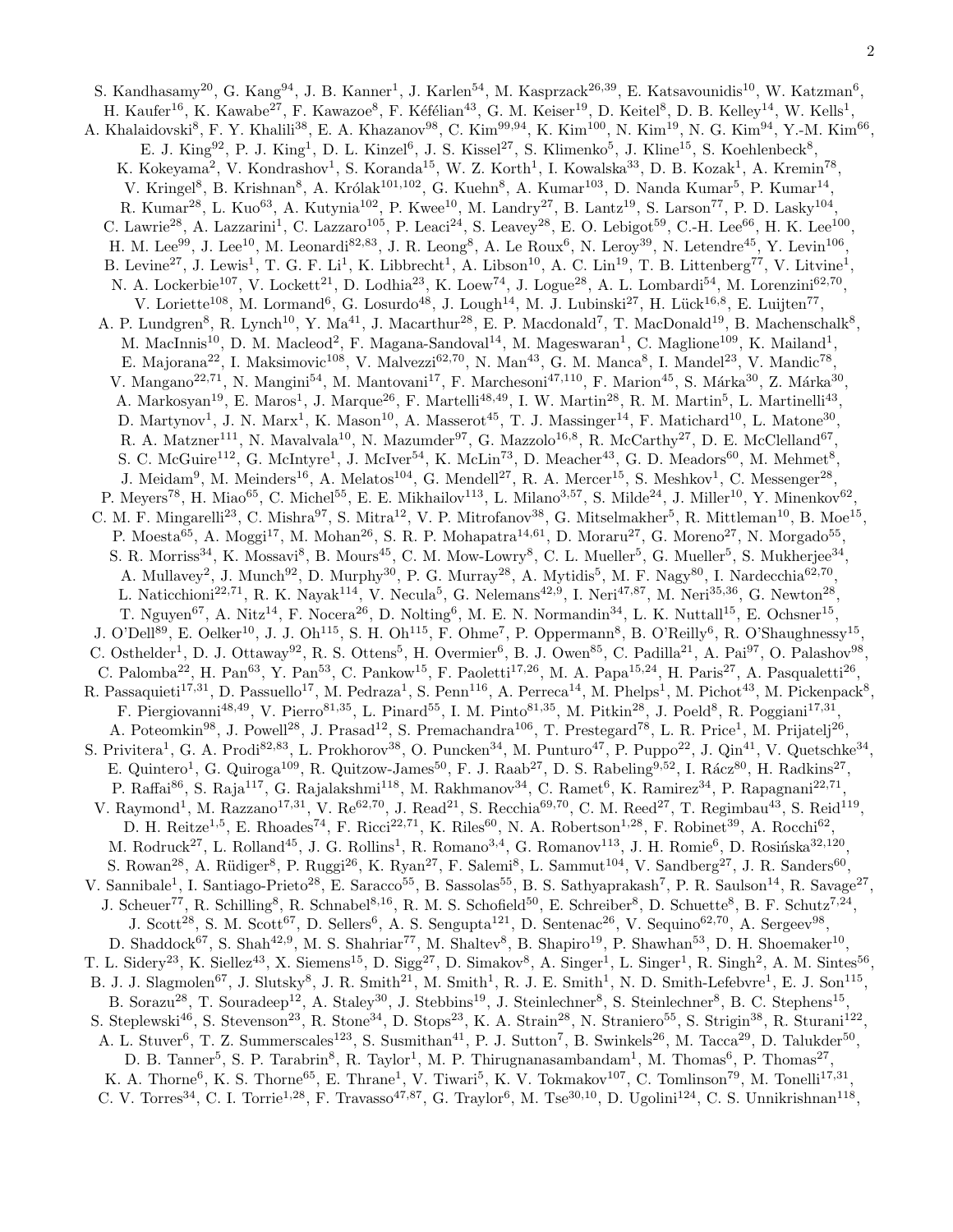J. F. J. van den Brand<sup>9,52</sup>, C. Van Den Broeck<sup>9</sup>, M. V. van der Sluys<sup>42,9</sup>, J. van Heijningen<sup>9</sup>, A. A. van Veggel<sup>28</sup>,

S. Vass<sup>1</sup>, M. Vasúth<sup>80</sup>, R. Vaulin<sup>10</sup>, A. Vecchio<sup>23</sup>, G. Vedovato<sup>105</sup>, J. Veitch<sup>9</sup>, P. J. Veitch<sup>92</sup>, K. Venkateswara<sup>125</sup>,

D. Verkindt<sup>45</sup>, S. S. Verma<sup>41</sup>, F. Vetrano<sup>48,49</sup>, A. Viceré<sup>48,49</sup>, R. Vincent-Finley<sup>112</sup>, J.-Y. Vinet<sup>43</sup>, S. Vitale<sup>10</sup>,

T.  $\text{Vo}^{27}$ , H.  $\text{Vocca}^{47,87}$ , C.  $\text{Vorwick}^{27}$ , W. D.  $\text{Vousden}^{23}$ , S. P.  $\text{Vyachanin}^{38}$ , A.  $\text{Wade}^{67}$ , L.  $\text{Wade}^{15}$ , M.  $\text{Wade}^{15}$ ,

M. Walker<sup>2</sup>, L. Wallace<sup>1</sup>, M. Wang<sup>23</sup>, X. Wang<sup>59</sup>, R. L. Ward<sup>67</sup>, M. Was<sup>8</sup>, B. Weaver<sup>27</sup>, L.-W. Wei<sup>43</sup>, M. Weinert<sup>8</sup>,

A. J. Weinstein<sup>1</sup>, R. Weiss<sup>10</sup>, T. Welborn<sup>6</sup>, L. Wen<sup>41</sup>, P. Wessels<sup>8</sup>, M. West<sup>14</sup>, T. Westphal<sup>8</sup>, K. Wette<sup>8</sup>,

J. T. Whelan<sup>61</sup>, S. E. Whitcomb<sup>1,41</sup>, D. J. White<sup>79</sup>, B. F. Whiting<sup>5</sup>, K. Wiesner<sup>8</sup>, C. Wilkinson<sup>27</sup>, K. Williams<sup>112</sup>,

L. Williams<sup>5</sup>, R. Williams<sup>1</sup>, T. Williams<sup>126</sup>, A. R. Williamson<sup>7</sup>, J. L. Willis<sup>127</sup>, B. Willke<sup>16,8</sup>, M. Wimmer<sup>8</sup>,

W. Winkler<sup>8</sup>, C. C. Wipf<sup>10</sup>, A. G. Wiseman<sup>15</sup>, H. Wittel<sup>8</sup>, G. Woan<sup>28</sup>, J. Worden<sup>27</sup>, J. Yablon<sup>77</sup>, I. Yakushin<sup>6</sup>,

H. Yamamoto<sup>1</sup>, C. C. Yancey<sup>53</sup>, H. Yang<sup>65</sup>, Z. Yang<sup>59</sup>, S. Yoshida<sup>126</sup>, M. Yvert<sup>45</sup>, A. Zadrożny<sup>102</sup>, M. Zanolin<sup>74</sup>,

J.-P. Zendri<sup>105</sup>, Fan Zhang<sup>10,59</sup>, L. Zhang<sup>1</sup>, C. Zhao<sup>41</sup>, X. J. Zhu<sup>41</sup>, M. E. Zucker<sup>10</sup>, S. Zuraw<sup>54</sup>, and J. Zweizig<sup>1</sup>

 $1LIGO, California Institute of Technology, Pasadena, CA 91125, USA$ 

 $2$ Louisiana State University, Baton Rouge, LA 70803, USA

3 INFN, Sezione di Napoli, Complesso Universitario di Monte S.Angelo, I-80126 Napoli, Italy

 $^4$ Università di Salerno, Fisciano, I-84084 Salerno, Italy

<sup>5</sup>University of Florida, Gainesville, FL 32611, USA

<sup>6</sup>LIGO Livingston Observatory, Livingston, LA 70754, USA

<sup>7</sup>Cardiff University, Cardiff, CF24 3AA, United Kingdom

 $8$ Albert-Einstein-Institut, Max-Planck-Institut für Gravitationsphysik, D-30167 Hannover, Germany

 $9$ Nikhef, Science Park, 1098 XG Amsterdam, The Netherlands

<sup>10</sup>LIGO, Massachusetts Institute of Technology, Cambridge, MA 02139, USA

 $11$ Instituto Nacional de Pesquisas Espaciais, 12227-010 - São José dos Campos, SP, Brazil

 $12$ Inter-University Centre for Astronomy and Astrophysics, Pune - 411007, India

<sup>13</sup>International Centre for Theoretical Sciences, Tata Institute of Fundamental Research, Bangalore 560012, India.

<sup>14</sup>Syracuse University, Syracuse, NY 13244, USA

 $^{15}$ University of Wisconsin-Milwaukee, Milwaukee, WI 53201, USA

 $^{16}$ Leibniz Universität Hannover, D-30167 Hannover, Germany

<sup>17</sup>INFN, Sezione di Pisa, I-56127 Pisa, Italy

 $18$ Università di Siena, I-53100 Siena, Italy

<sup>19</sup>Stanford University, Stanford, CA 94305, USA

 $^{20}$ The University of Mississippi, University, MS 38677, USA

 $^{21}$ California State University Fullerton, Fullerton, CA 92831, USA

<sup>22</sup>INFN, Sezione di Roma, I-00185 Roma, Italy

 $^{23}$ University of Birmingham, Birmingham, B15 2TT, United Kingdom

 $^{24}$  Albert-Einstein-Institut, Max-Planck-Institut für Gravitationsphysik, D-14476 Golm, Germany

<sup>25</sup>Montana State University, Bozeman, MT 59717, USA

 $^{26}$ European Gravitational Observatory (EGO), I-56021 Cascina, Pisa, Italy

 $^{27}LIGO$  Hanford Observatory, Richland, WA 99352, USA

 $^{28}$  SUPA, University of Glasgow, Glasgow, G12 8QQ, United Kingdom

 $29$ APC, AstroParticule et Cosmologie, Université Paris Diderot,

CNRS/IN2P3, CEA/Irfu, Observatoire de Paris, Sorbonne Paris Cité, 10,

rue Alice Domon et Léonie Duquet, F-75205 Paris Cedex 13, France

 $30\,Columbia$  University, New York, NY 10027, USA

 $31$ Università di Pisa, I-56127 Pisa, Italy

 $^{32}$  CAMK-PAN,  $\emph{00-716}$  Warsaw, Poland

<sup>33</sup>Astronomical Observatory Warsaw University, 00-478 Warsaw, Poland

<sup>34</sup>The University of Texas at Brownsville, Brownsville, TX 78520, USA

<sup>35</sup>INFN, Sezione di Genova, I-16146 Genova, Italy

 $36$ Università degli Studi di Genova, I-16146 Genova, Italy

<sup>37</sup>San Jose State University, San Jose, CA 95192, USA

<sup>38</sup>Faculty of Physics, Lomonosov Moscow State University, Moscow 119991, Russia

LAL, Université Paris-Sud, IN2P3/CNRS, F-91898 Orsay, France

<sup>40</sup>NASA/Goddard Space Flight Center, Greenbelt, MD 20771, USA

<sup>41</sup>University of Western Australia, Crawley, WA 6009, Australia

 $42$  Department of Astrophysics/IMAPP, Radboud University Nijmegen,

P.O. Box 9010, 6500 GL Nijmegen, The Netherlands

 $^{43}$ Université Nice-Sophia-Antipolis, CNRS, Observatoire de la Côte d'Azur, F-06304 Nice, France

 $^{44}$ Institut de Physique de Rennes, CNRS, Université de Rennes 1, F-35042 Rennes, France

 $^{45}$ Laboratoire d'Annecy-le-Vieux de Physique des Particules (LAPP),

Universit´e de Savoie, CNRS/IN2P3, F-74941 Annecy-le-Vieux, France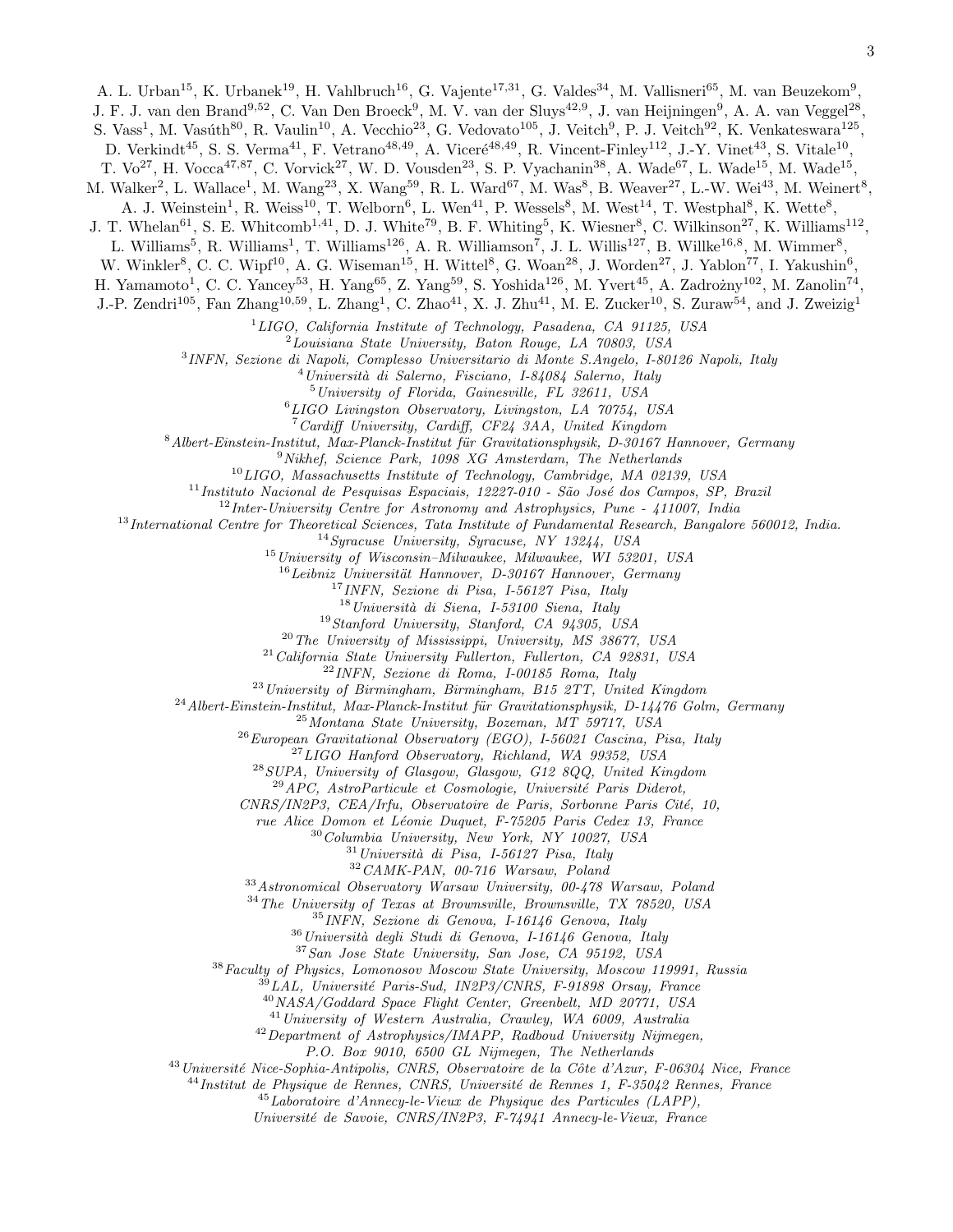Washington State University, Pullman, WA 99164, USA

INFN, Sezione di Perugia, I-06123 Perugia, Italy

INFN, Sezione di Firenze, I-50019 Sesto Fiorentino, Firenze, Italy

<sup>49</sup> Università degli Studi di Urbino 'Carlo Bo', I-61029 Urbino, Italy

University of Oregon, Eugene, OR 97403, USA

Laboratoire Kastler Brossel, ENS, CNRS, UPMC,

Universit´e Pierre et Marie Curie, F-75005 Paris, France

VU University Amsterdam, 1081 HV Amsterdam, The Netherlands

University of Maryland, College Park, MD 20742, USA

University of Massachusetts Amherst, Amherst, MA 01003, USA

 $^{55}$ Laboratoire des Matériaux Avancés (LMA), IN2P3/CNRS,

Universit´e de Lyon, F-69622 Villeurbanne, Lyon, France

Universitat de les Illes Balears, E-07122 Palma de Mallorca, Spain

<sup>57</sup> Università di Napoli 'Federico II', Complesso Universitario di Monte S.Angelo, I-80126 Napoli, Italy

Canadian Institute for Theoretical Astrophysics,

University of Toronto, Toronto, Ontario, M5S 3H8, Canada

Tsinghua University, Beijing 100084, China

University of Michigan, Ann Arbor, MI 48109, USA

Rochester Institute of Technology, Rochester, NY 14623, USA

INFN, Sezione di Roma Tor Vergata, I-00133 Roma, Italy

National Tsing Hua University, Hsinchu Taiwan 300

Charles Sturt University, Wagga Wagga, NSW 2678, Australia Caltech-CaRT, Pasadena, CA 91125, USA

 $^{66}P{}$ usan National University, Busan 609-735, Korea

Australian National University, Canberra, ACT 0200, Australia Carleton College, Northfield, MN 55057, USA

INFN, Gran Sasso Science Institute, I-67100 L'Aquila, Italy

Università di Roma Tor Vergata, I-00133 Roma, Italy

Università di Roma 'La Sapienza', I-00185 Roma, Italy

University of Brussels, Brussels 1050 Belgium

Sonoma State University, Rohnert Park, CA 94928, USA

Embry-Riddle Aeronautical University, Prescott, AZ 86301, USA

The George Washington University, Washington, DC 20052, USA

University of Cambridge, Cambridge, CB2 1TN, United Kingdom

Northwestern University, Evanston, IL 60208, USA

University of Minnesota, Minneapolis, MN 55455, USA

The University of Sheffield, Sheffield S10 2TN, United Kingdom

Wigner RCP, RMKI, H-1121 Budapest, Konkoly Thege Miklós út 29-33, Hungary

University of Sannio at Benevento, I-82100 Benevento,

Italy and INFN, Sezione di Genova, I-16146 Genova, Italy

INFN, Gruppo Collegato di Trento, I-38050 Povo, Trento, Italy

Università di Trento, I-38050 Povo, Trento, Italy

Montclair State University, Montclair, NJ 07043, USA

The Pennsylvania State University, University Park, PA 16802, USA

86 MTA Eötvös University, 'Lendulet' A. R. G., Budapest 1117, Hungary

Università di Perugia, I-06123 Perugia, Italy

Accuray Inc., Sunnyvale, CA 94089, USA

Rutherford Appleton Laboratory, HSIC, Chilton, Didcot, Oxon, OX11 0QX, United Kingdom

Perimeter Institute for Theoretical Physics, Ontario, N2L 2Y5, Canada

American University, Washington, DC 20016, USA

University of Adelaide, Adelaide, SA 5005, Australia

Raman Research Institute, Bangalore, Karnataka 560080, India

<sup>94</sup> Korea Institute of Science and Technology Information, Daejeon 305-806, Korea

 $^{95}$ Białystok University, 15-424 Białystok, Poland

University of Southampton, Southampton, SO17 1BJ, United Kingdom

IISER-TVM, CET Campus, Trivandrum Kerala 695016, India

Institute of Applied Physics, Nizhny Novgorod, 603950, Russia

Seoul National University, Seoul 151-742, Korea

Hanyang University, Seoul 133-791, Korea

IM-PAN, 00-956 Warsaw, Poland

 $102 NCBJ$ , 05-400  $\acute{S}werk-Otwock$ , Poland

Institute for Plasma Research, Bhat, Gandhinagar 382428, India

The University of Melbourne, Parkville, VIC 3010, Australia

INFN, Sezione di Padova, I-35131 Padova, Italy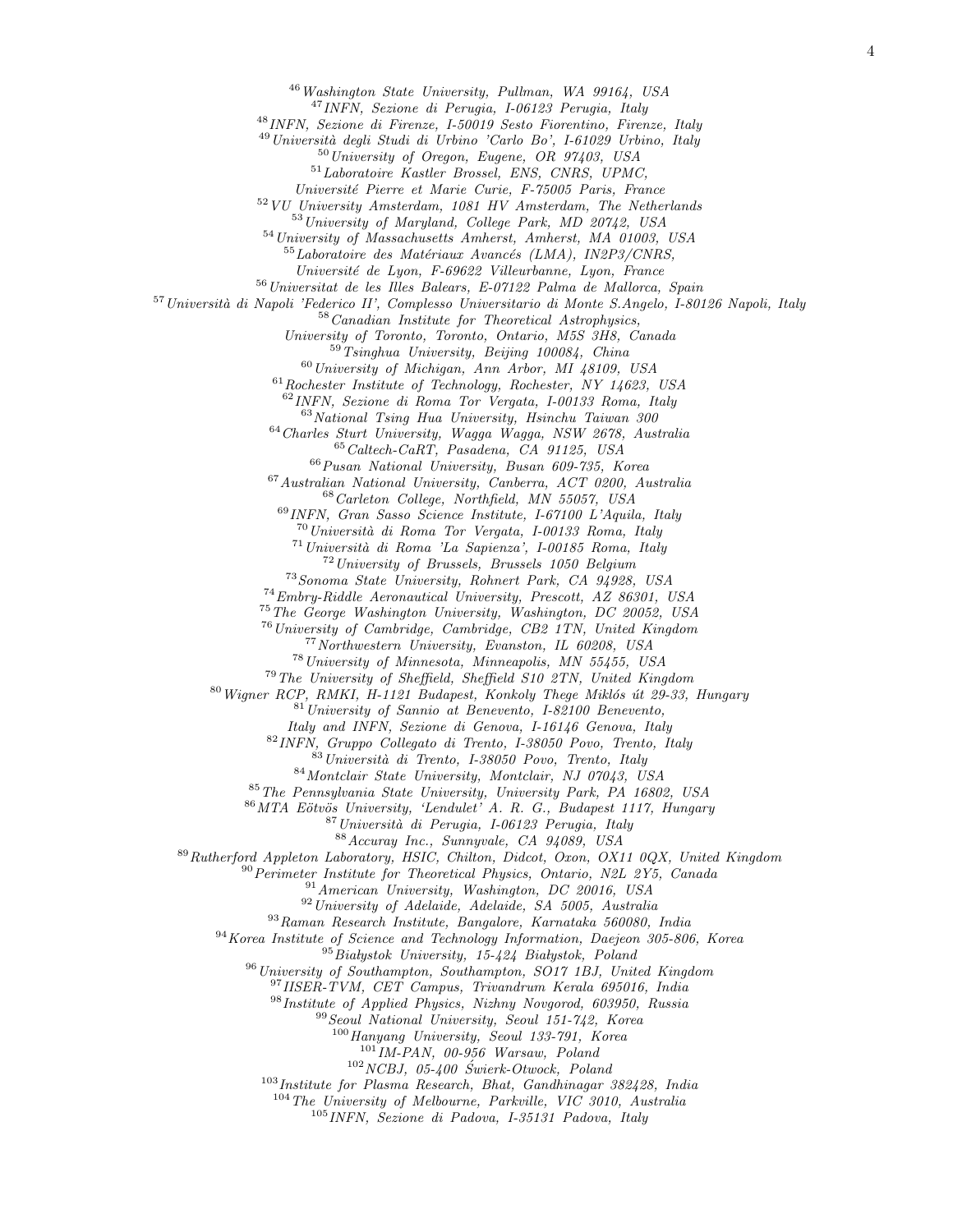<sup>106</sup>Monash University, Victoria 3800, Australia

<sup>107</sup>SUPA, University of Strathclyde, Glasgow, G1 1XQ, United Kingdom

<sup>108</sup>ESPCI, CNRS, F-75005 Paris, France

<sup>109</sup>Argentinian Gravitational Wave Group, Cordoba Cordoba 5000, Argentina

 $110$ Università di Camerino, Dipartimento di Fisica, I-62032 Camerino, Italy

<sup>111</sup>The University of Texas at Austin, Austin, TX 78712, USA

<sup>112</sup>Southern University and A&M College, Baton Rouge, LA 70813, USA

 $113 \text{ College of William and Mary, Williamsburg, VA } 23187, USA$ 

<sup>114</sup>IISER-Kolkata, Mohanpur, West Bengal 741252, India

 $115$  National Institute for Mathematical Sciences, Daejeon 305-390, Korea

 $116$  Hobart and William Smith Colleges, Geneva, NY 14456, USA

 $^{117}RRCAT, \$  Indore $MP \$  452013, India

 $118$ Tata Institute for Fundamental Research, Mumbai 400005, India

<sup>119</sup>SUPA, University of the West of Scotland, Paisley, PA1 2BE, United Kingdom

 $120$  Institute of Astronomy, 65-265 Zielona Góra, Poland

 $121$ Indian Institute of Technology, Gandhinagar Ahmedabad Gujarat 382424, India

 $122$ Instituto de Física Teórica, Univ. Estadual Paulista/ICTP South American

Institute for Fundamental Research, São Paulo SP 01140-070, Brazil

 $^{123}$ Andrews University, Berrien Springs, MI 49104, USA

<sup>124</sup>Trinity University, San Antonio, TX 78212, USA

 $125$  University of Washington, Seattle, WA 98195, USA

 $126$  Southeastern Louisiana University, Hammond, LA 70402, USA

<sup>127</sup>Abilene Christian University, Abilene, TX 79699, USA

We report results from a search for gravitational waves produced by perturbed intermediate mass black holes (IMBH) in data collected by LIGO and Virgo between 2005 and 2010. The search was sensitive to astrophysical sources that produced damped sinusoid gravitational wave signals, also known as ringdowns, with frequency  $50 \le f_0/\text{Hz} \le 2000$  and decay timescale  $0.0001 \le \tau/\text{s} \le$ 0.1 characteristic of those produced in mergers of IMBH pairs. No significant gravitational wave candidate was detected. We report upper limits on the astrophysical coalescence rates of IMBHs with total binary mass  $50 \leq M/M_{\odot} \leq 450$  and component mass ratios of either 1:1 or 4:1. For systems with total mass  $100 \leq M/\text{M}_{\odot} \leq 150$ , we report a 90%-confidence upper limit on the rate of binary IMBH mergers with non-spinning and equal mass components of  $6.9 \times 10^{-8} \text{ Mpc}^{-3} \text{yr}^{-1}$ . We also report a rate upper limit for ringdown waveforms from perturbed IMBHs, radiating 1% of their mass as gravitational waves in the fundamental,  $\ell = m = 2$ , oscillation mode, that is nearly three orders of magnitude more stringent than previous results.

PACS numbers: 95.85.Sz, 04.70.-s, 04.80.Nn, 07.05.Kf, 97.60.Lf, 97.80.-d

### I. INTRODUCTION

Intermediate mass black hole (IMBH) binary systems represent a potential strong source of gravitational radiation accessible to ground-based interferometric detectors such as the Laser Interferometer Gravitational-Wave Observatory (LIGO) [\[1\]](#page-15-0) and Virgo [\[2\]](#page-15-1). Although yet to be discovered, binary systems with total masses in the range  $50 \lesssim M/\text{M}_\odot \lesssim 10^5$  could form in dense star clusters such as globular clusters [\[3–](#page-15-2)[5\]](#page-15-3).

The coalescence of a compact binary system generates a gravitational wave signal consisting of a low frequency inspiral phase when the compact objects are in orbit around each other, a merger phase marking the coalescence of the objects and the peak gravitational wave emission, and a high frequency ringdown phase after the objects have formed a single perturbed black hole [\[6,](#page-15-4) [7\]](#page-15-5). For low mass systems, most of the signal-to-noise ratio comes from the inspiral phase of the coalescence. Several searches for gravitational waves from the inspiral of low mass compact objects have been performed by LIGO and Virgo [\[8–](#page-15-6)[10\]](#page-15-7). However, since the merger frequency

is inversely proportional to the mass of the system, it is shifted to lower frequencies for higher mass binaries. Searches for gravitational waves from the inspiral, merger and ringdown of binary black holes with total masses  $25 \leq M/\text{M}_{\odot} \leq 100$  have also been performed in LIGO-Virgo data [\[11,](#page-15-8) [12\]](#page-15-9).

For an IMBH binary, typically only the merger and ringdown parts of the signal fall above the low frequency cutoff of 40 Hz for the initial LIGO and Virgo detectors. Thus it is sufficient to conduct a search solely for these particular phases of the gravitational wave signal [\[13–](#page-15-10) [15\]](#page-15-11). A binary black hole merger is expected to result in a single perturbed black hole, and black hole perturbation theory and numerical simulations provide us with a well-understood ringdown signal model, a superposition of quasinormal modes that decay exponentially with time [\[16](#page-15-12)[–23\]](#page-15-13). Indeed, any perturbed black hole, not just that produced by a compact merger (e.g., a black hole formed as the result of the core collapse of a very massive star [\[24](#page-15-14)[–26\]](#page-15-15)), will emit ringdown gravitational waves described by its quasinormal modes.

Since the gravitational waveform of perturbed black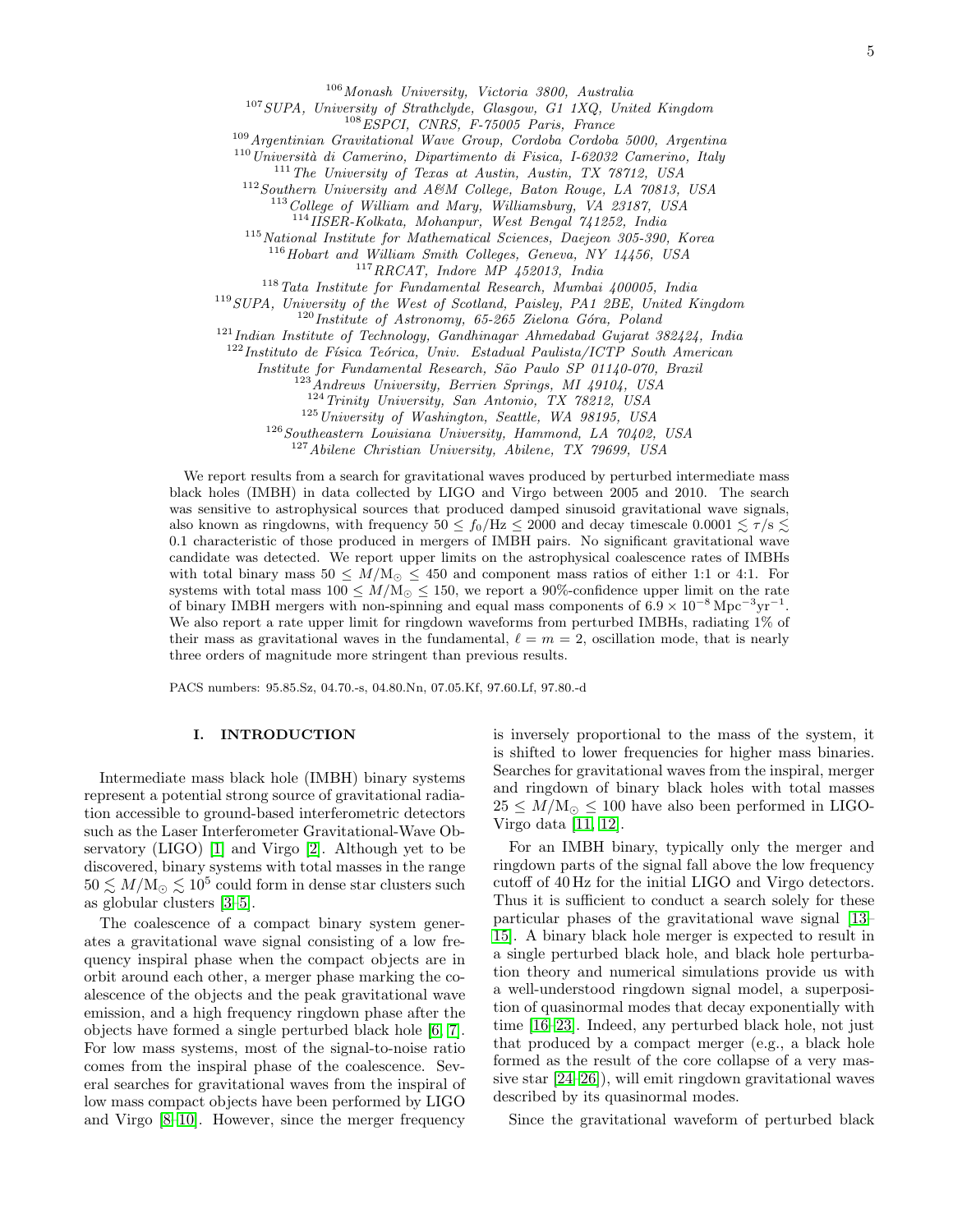holes has a well-defined model, the method of matched filtering is used to search for ringdown signals. The first such search was carried out on data from the fourth LIGO science run (S4) which took place between February 22 and March 24, 2005 [\[27\]](#page-15-16). Additionally, two burst searches with less-constrained waveform models looked for gravitational waves from mergers of IMBHs in data collected by LIGO and Virgo between 2005 and 2010 [\[28,](#page-15-17) [29\]](#page-15-18). No events were observed in these searches. In this paper, we present the results of a matched filter ringdown search of data from LIGO's fifth and sixth science runs and Virgo's science runs 2 and 3. We compare the resulting rate upper limits to the previous searches for gravitational waves from IMBHs.

Sections IA and IB describe the expected ringdown sources and waveform. Section [II](#page-6-0) provides a brief description of the detectors and their sensitivities during the data collection epochs. Section [III](#page-7-0) describes the search, and results are presented in Section [IV.](#page-10-0) Upper limits are presented in Section [V](#page-10-1) and discussed in Section [VI.](#page-13-0)

#### <span id="page-5-0"></span>A. Ringdown sources

Observed black holes of known masses fall into two broad mass ranges. Stellar mass black holes have masses  $\lesssim 35 \,\rm M_\odot$  [\[30](#page-15-19)[–32\]](#page-15-20) although theoretical modeling of stellar evolution and population synthesis raises the possibility that significantly heavier stellar black holes could exist [\[33,](#page-15-21) [34\]](#page-15-22). Supermassive black holes have masses  $\gtrsim 10^5$  M<sub>o</sub> [\[35,](#page-15-23) [36\]](#page-15-24) and are thought to be cosmological in origin, possibly formed through galactic mergers leading to their growth through coalescences and accretion [\[37,](#page-15-25) [38\]](#page-16-0). The large gap between the mass ranges of stellar and supermassive black holes is predicted to be populated by an elusive class of objects known as intermediate mass black holes (IMBHs) [\[3,](#page-15-2) [39](#page-16-1)[–42\]](#page-16-2). Observational evidence from ultra- or hyper-luminous X-ray sources and star cluster dynamics suggest a population of IMBHs with masses in the range  $10^2$  M<sub> $\odot$ </sub> to  $10^4$  M<sub> $\odot$ </sub> [\[3\]](#page-15-2). Ultra-luminous X-ray sources with angle-averaged fluxes many times that of a stellar mass black hole accreting at the Eddington limit  $(>3\times10^{39}\,\text{erg}\,\text{s}^{-1})$  may be explained by black holes with masses larger than any known stellar mass black hole. The brightest known hyper-luminous X-ray source and the strongest IMBH candidate is the point-like X-ray source HLX-1. Its maximum X-ray luminosity of  $10^{42} \text{ erg s}^{-1}$  requires a black hole mass  $\geq$  a few  $10^3 \,\mathrm{M}_{\odot}$  [\[43,](#page-16-3) [44\]](#page-16-4). Other hyper-luminous X-ray sources include M82 X-1 [\[45\]](#page-16-5), Cartwheel N10 [\[46\]](#page-16-6), and CXO J122518.6 [\[47\]](#page-16-7). Furthermore, the excess of dark mass at the centers of globular clusters could be explained by  $\sim 10^3 \,\mathrm{M}_{\odot}$  IMBHs formed from repeated mergers between other compact objects and/or stars [\[48–](#page-16-8)[50\]](#page-16-9). However, both hyper-luminous X-ray sources and central globular cluster masses can be explained via phenomena that do not include IMBHs [\[51,](#page-16-10) [52\]](#page-16-11). Still, most observational evidence for globular cluster IMBHs using radio emissions

can place upper bounds of  $\leq 10^3$  M<sub> $\odot$ </sub> [\[53–](#page-16-12)[58\]](#page-16-13), and do not rule out lower mass systems that are above the expected maximum mass of a normal stellar mass black hole [\[33\]](#page-15-21). Thus, the existence of IMBHs currently remains speculative.

Numerical simulations suggest that IMBH binaries could form in collisional runaway scenarios in young dense star clusters. Initially, in young star clusters, IMBHs could form via the runaway collapse of very massive stars [\[41,](#page-16-14) [59](#page-16-15)[–61\]](#page-16-16). After separate formation, two IMBHs could settle to the core of the cluster through dynamical friction and form a common binary via dynamical interactions. The binary would tighten due to three-body encounters, finally merging quickly via gravitational radiation [\[4,](#page-15-26) [62,](#page-16-17) [63\]](#page-16-18).

From [\[64\]](#page-16-19), we know that the astrophysical rate of IMBH binary coalescence in globular clusters (GC) should be no higher than  $0.07 \text{ GC}^{-1}\text{Gyr}^{-1}$  assuming that all globular clusters are sufficiently massive and have a sufficient binary fraction to form this type of binary once in their lifetime of 13.8 Gyr [\[5\]](#page-15-3). Also, globular clusters have a space density of roughly  $3 \text{ GC Mpc}^{-3}$  [\[65\]](#page-16-20). This allows us to convert the astrophysical upper limit to  $2 \times 10^{-10}$  Mpc<sup>-3</sup>yr<sup>-1</sup>. If we assume that only 10% of globular clusters meet these requirements, the rate would still be as high as one tenth this value [\[64\]](#page-16-19).

Numerical simulations also suggest the possibility of forming intermediate mass ratio inspirals (IMRIs) (e.g., a coalescence of an IMBH with a compact stellar mass companion) in these same dense star clusters. This occurs through a combination of gravitational wave emission, binary exchange processes, and secular evolution of hierarchical triple systems [\[42,](#page-16-2) [66–](#page-16-21)[69\]](#page-16-22). Ringdown searches in the advanced detector era could be important for detecting IMRIs, particularly if the inspiraling companion is a black hole with  $m \gtrsim 10 \,\mathrm{M}_{\odot}$  or if the system is a compact object coalescing with a slowly-spinning IMBH with  $m \gtrsim 350 \,\mathrm{M}_{\odot}$  [\[65\]](#page-16-20).

#### <span id="page-5-1"></span>B. Ringdown waveform

A black hole can be perturbed in a variety of ways, e.g., by interaction with a companion, by accretion or infall of matter, or in its formation through asymmetric gravitational collapse. A perturbed Kerr black hole will emit gravitational waves, relaxing to a stable configuration through radiation generated by a superposition of quasinormal modes of oscillation [\[16–](#page-15-12)[23\]](#page-15-13). The emitted gravitational waves are exponentially decaying sinusoid signals characterized by a complex angular frequency  $\omega_{\ell mn}$  from which we can derive both the real frequency  $f_{\ell mn}$  and the quality factor  $Q_{\ell mn}$ :

$$
f_{\ell mn} = \Re(\omega_{\ell mn})/2\pi , \qquad (1)
$$

$$
Q_{\ell mn} = \pi f_{\ell mn} / \Im(\omega_{\ell mn}), \qquad (2)
$$

where  $\ell = 2, 3, ...,$  and  $m = -\ell, ..., \ell$  are the spheroidal harmonic indices and  $n$  denotes the overtones of each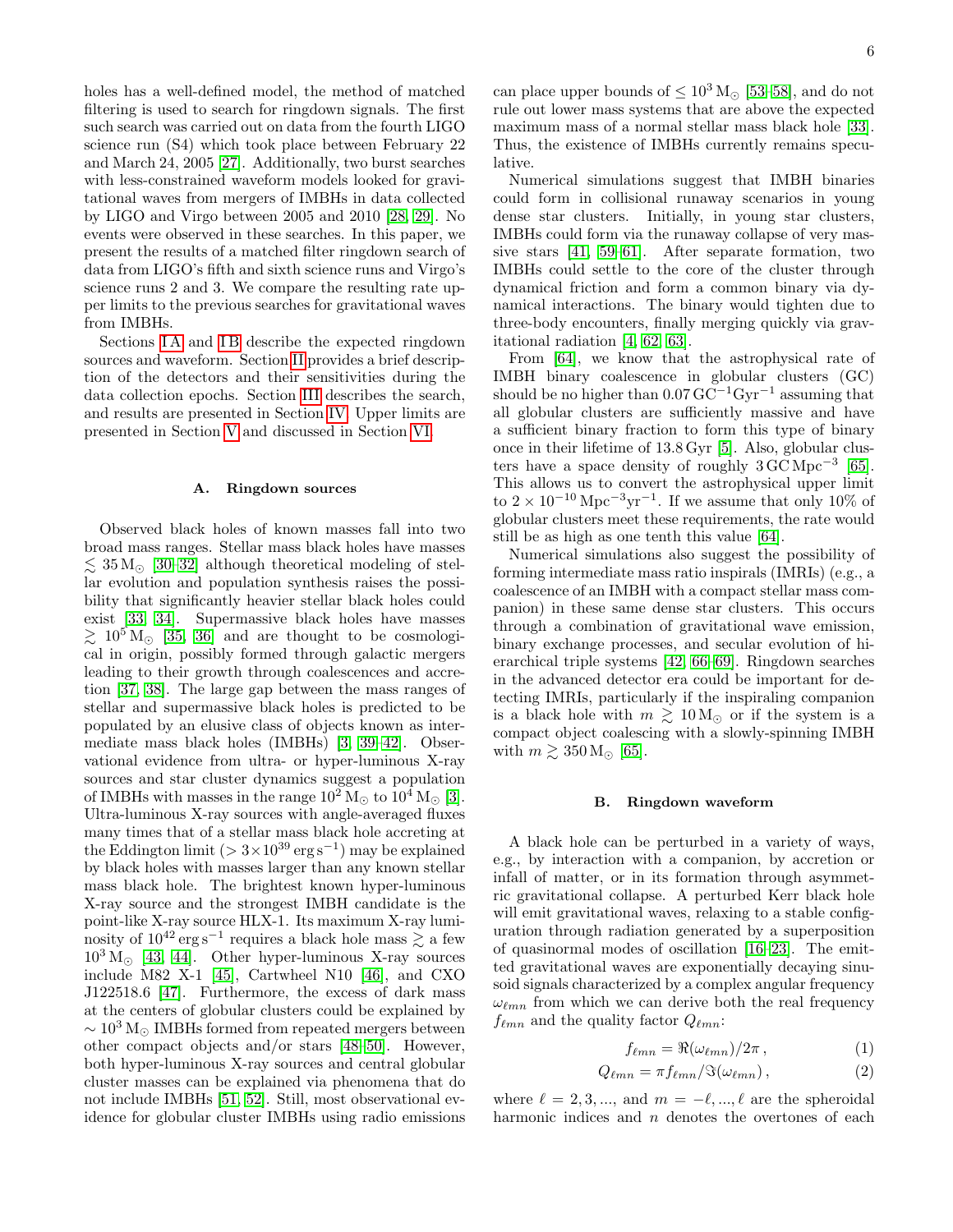mode. Overtones with  $n > 0$  are generally negligible in amplitude compared with the fundamental  $n = 0$ mode. Numerical simulations have demonstrated that the  $\ell = m = 2$  fundamental mode dominates the gravitational wave emission, particularly in the case of an equal mass compact object merger [\[70\]](#page-16-23). The ringdown search uses single-mode waveform templates. However, other modes can contribute significantly to the gravitational wave signal, particularly in cases where the binary's mass ratio  $q = m_>/m_< \neq 1$  where  $m_> = \max(m_1, m_2)$  and  $m_{\leq} = \min(m_1, m_2)$ . Reference [\[71\]](#page-16-24) reports that singlemode templates can result in a loss  $\gtrsim 10\%$  in detected events over a significant mass range and also result in large errors in the estimated values of parameters (especially the quality factor). A multimode ringdown search would perform better both in efficiency and parameter estimation [\[71\]](#page-16-24). Nevertheless, we show that the singlemode ringdown search will still provide good sensitivity to comparable mass binary systems (see average sensitive distances given in Section [V B\)](#page-11-0).

The response of an interferometric detector to a gravitational wave is

<span id="page-6-3"></span>
$$
h(t) = F_{+}(\theta, \phi, \psi)h_{+}(t) + F_{\times}(\theta, \phi, \psi)h_{\times}(t)
$$
 (3)

where  $F_+$  and  $F_\times$  are the antenna pattern functions that depend on the direction to the source as described by a polar angle  $\theta$ , an azimuthal angle  $\phi$ , and a polarization angle  $\psi$ . The plus and cross polarizations  $h_+$  and  $h_{\times}$  of a single-mode  $(\ell, m, n) = (2, 2, 0)$  ringdown waveform take the approximate form

<span id="page-6-4"></span>
$$
h_{+}(t; \iota, \phi) = \frac{\mathcal{A}}{r} \left( 1 + \cos^{2} \iota \right) e^{-\pi f_{0}(t - t_{0})/Q}
$$
  

$$
\cos \left[ 2\pi f_{0} \left( t - t_{0} \right) + \phi_{0} \right],
$$
 (4)

$$
h_{\times}(t; \iota, \phi) = \frac{\mathcal{A}}{r} (2 \cos \iota) e^{-\pi f_0 (t - t_0)/Q}
$$
  
 
$$
\sin [2\pi f_0 (t - t_0) + \phi_0],
$$
 (5)

<span id="page-6-5"></span>for  $t > t_0$  where  $f_0 = f_{220}$  and  $Q = Q_{220}$  are the oscillation frequency and the quality factor of the  $(\ell, m, n) =$  $(2, 2, 0)$  mode, r is the distance to the source,  $\phi_0$  is the initial phase of the mode, and  $\iota$  is the inclination angle. The oscillation amplitude of the  $(\ell, m, n) = (2, 2, 0)$ mode,  $A$ , is given approximately by (see Appendix [A\)](#page-14-0)

$$
\mathcal{A} = \frac{GM}{c^2} \sqrt{\frac{5\epsilon}{2}} Q^{-1/2} F(Q)^{-1/2} g(\hat{a})^{-1/2}, \qquad (6)
$$

where  $G$  is the gravitational constant,  $M$  is the black hole mass, c is the speed of light,  $\epsilon$ , known as the ringdown efficiency, is the fraction of the black hole's mass radiated,  $\hat{a} = cS/GM^2$  where S is the black hole's spin angular momentum,  $F(Q) = 1 + 1/(4Q^2)$  and  $g(\hat{a}) =$  $\left[1.5251 - 1.1568(1 - \hat{a})^{0.1292}\right]$  [cf. Eq. [\(7\)](#page-6-1), [\(8\)](#page-6-1), and [\(A5\)](#page-14-1)].

The total ringdown efficiency of a black hole binary with non-spinning components is known to scale with the square of the symmetric mass ratio,  $\nu = m_1 m_2/(m_1 +$  $(m_2)^2 = q/(1+q)^2$ , as  $\epsilon \approx 0.44\nu^2$  [\[72–](#page-16-25)[74\]](#page-16-26). Thus, for  $q = 1$ ,  $\epsilon \sim 3\%$  and, for  $q = 4$ ,  $\epsilon \sim 1\%$ . Gravitational waves from extreme mass ratio systems will not be detectable unless the system is sufficiently close (see Section [V B\)](#page-11-0). A black hole binary with spinning components will radiate more energy if the spins are aligned with the orbital angular momentum and less if the spins are anti-aligned [\[73,](#page-16-27) [75\]](#page-16-28).

The black hole mass  $M$  and dimensionless spin parameter  $\hat{a}$  can be determined numerically using fitting formulae to Kerr quasinormal mode frequency and quality factor parameters tabulated in Table VIII of [\[76\]](#page-16-29). For the  $(\ell, m, n) = (2, 2, 0)$  mode, the fits are of the form:

$$
f_0 = \frac{1}{2\pi} \frac{c^3}{GM} \left[ 1.5251 - 1.1568 \left( 1 - \hat{a} \right)^{0.1292} \right], \quad (7)
$$

<span id="page-6-1"></span>
$$
Q = 0.7000 + 1.4187 (1 - \hat{a})^{-0.4990} . \tag{8}
$$

These fitting functions allow us to relate a measurement of the frequency and quality factor from a match filter ringdown template to the mass and angular momentum of the final perturbed black hole.

We can approximate the ringdown gravitational wave strain by

<span id="page-6-2"></span>
$$
h_0(t) = \mathcal{A}_{\text{eff}} e^{-\pi f_0(t - t_0)/Q} \cos[2\pi f_0(t - t_0) + \varphi_0], \quad (9)
$$

for  $t > t_0$  where  $\mathcal{A}_{\text{eff}} = \mathcal{A}/\mathcal{D}_{\text{eff}}$  and  $D_{\text{eff}}$  is the effective distance to the source and  $\varphi_0$  is the effective initial phase depending on the initial phase  $\phi_0$  as well as on the signal polarization [see Eq.  $(1.7)$  and  $(1.9)$  in [\[77\]](#page-16-30)]. Note that both  $\varphi_0$  and time of arrival at the detector  $t_0$  are set to zero for simplicity in the template waveform given in Section [III A.](#page-7-1)

# <span id="page-6-0"></span>II. DATA SET

The data analyzed spans multiple science runs for both the LIGO and Virgo detectors. We report results both for data collected between November 2005 and September 2007 and between July 2009 and October 2010.

The first time period covers LIGO's fifth science run (S5). The LIGO site in Hanford, Washington hosted two collocated interferometers: a 4 km detector H1 and a 2 km detector H2. The LIGO site in Livingston, LA hosted one 4 km detector L1. Additionally, the Virgo 3 km detector in Cascina, Italy operated from May 2007 to September 2007 during its first science run (VSR1) which overlapped with the last few months of LIGO's S5 run. However, this search did not analyze VSR1 data. Thus, for the first time period, which we designate Period 1, we report results for the three-fold coincident search of the H1H2L1 detector network. We also report results for two-detector combinations of this network including H1L1 and H2L1. We chose to exclude H1H2 coincident events since accurately measuring the significance of gravitational wave candidates is complicated by this network's correlated detector noise.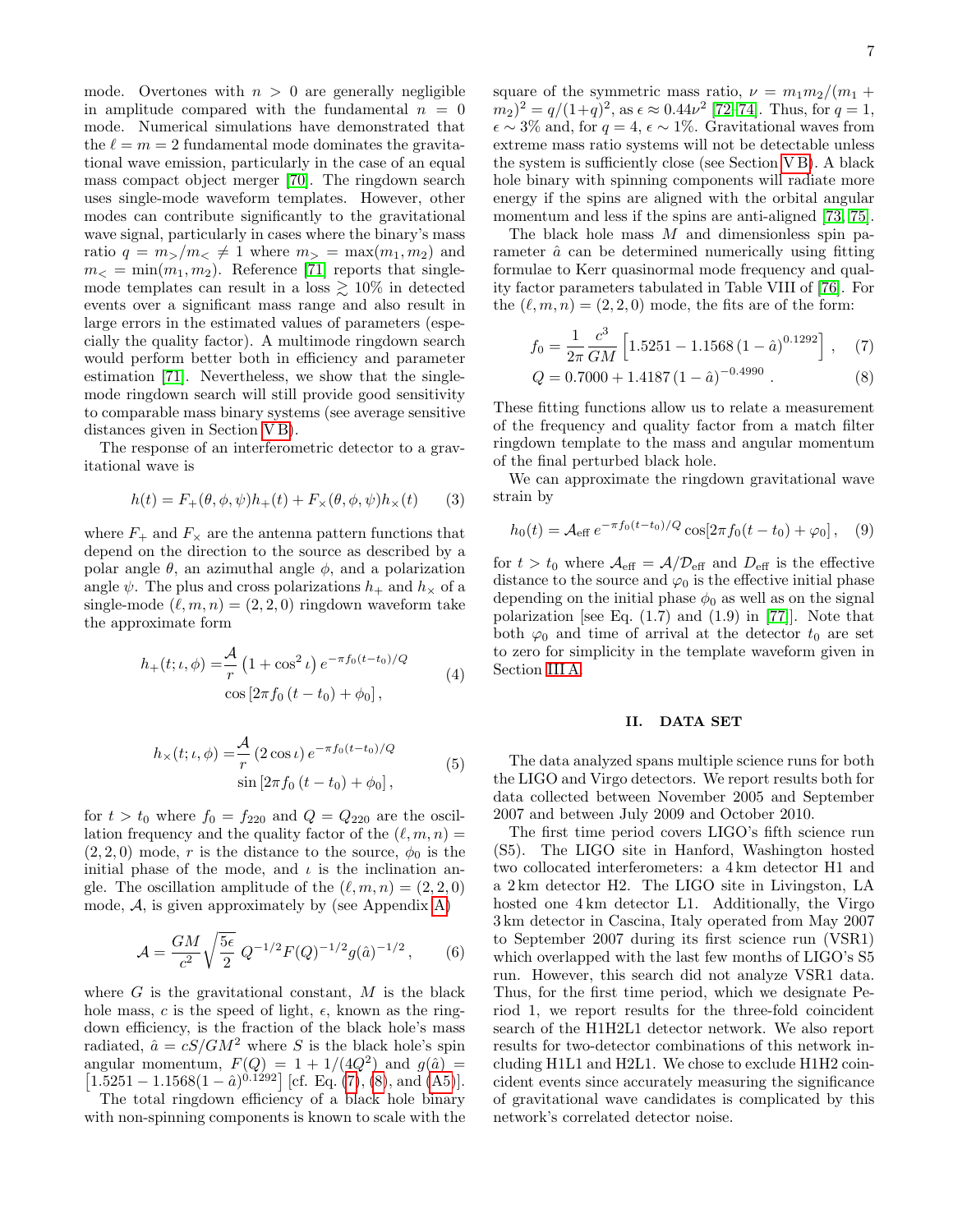The second time period covers LIGO's sixth science run (S6) during which only the H1 and L1 LIGO detectors were operating. The Virgo detector conducted two science runs during this period: VSR2 which ran from July 2009 to January 2010, and VSR3 which ran from August 2010 to October 2010. For this second time period, which we designate Period 2, we report results for the coincident search of the H1L1V1 detector network. We also report results for all two-detector combinations within this network.

LIGO's S5 run marked the final data collection of the initial LIGO detector configuration during which de-sign sensitivity was achieved [\[1\]](#page-15-0). Figure [1](#page-8-0) (*left*) demonstrates the H1, H2, and L1 detectors' sensitivities to ringdown signals from spinning black holes with  $\hat{a} = 0.9$  and  $\epsilon = 1\%$  $\epsilon = 1\%$  $\epsilon = 1\%$ <sup>1</sup> for typical Period 1 performance. This figure shows the horizon distance  $D_{\rm H}$  divided by the square root of the ringdown efficiency  $\epsilon$ , scaled to a canonical value  $\epsilon = 1\%$ , as a function of the final black hole mass. The horizon distance is the distance at which a given source with optimal location and orientation would produce a SNR of 8 in a given detector; some details of its derivation for ringdowns are given in Appendix [B.](#page-14-2) Dips in the ringdown horizon distance correspond directly to features of the detectors' noise spectral density curves. For instance, the strong dip in sensitivity at  $360 M_{\odot}$  is due to 60 Hz electric power noise.

The S6 run, during the phase of the enhanced LIGO detector configuration, followed a series of upgrades to the initial detectors to improve sensitivity. These enhancements included a higher power laser and a new DC readout system [\[78\]](#page-16-31). Similarly, the Virgo detector saw several improvements between its VSR1 and VSR2 runs including a more powerful laser, a thermal compensation system, and improved scattered light mitigation. Before Virgo's VSR3 run in early 2010, monolithic suspensions with fused-silica fibers were installed [\[79\]](#page-16-32). Figure [1](#page-8-0) (right) demonstrates the H1, L1, and V1 detectors' sensitivities to ringdown signals from spinning black holes with  $\hat{a} = 0.9$  and  $\epsilon = 1\%$  for typical Period 2 performance.

Gravitational-wave strain data from each of the detectors are known to be both non-Gaussian and nonstationary. Non-Gaussianity is often manifested as noise transients, or glitches, in the strain data. Efforts are made to diagnose and remove glitches and stretches of elevated noise from the data set using environmental and instrumental monitors [\[80–](#page-16-33)[82\]](#page-16-34). In this search, as in previous searches of LIGO-Virgo data, we apply three levels of data quality vetoes [\[83,](#page-16-35) [84\]](#page-16-36) (see Appendix A of [\[8\]](#page-15-6) for more details). Data remaining after the first and second veto levels have been applied are searched for possible detection candidates (see Section [IV\)](#page-10-0). Data remaining after all three veto levels have been applied are searched

<span id="page-7-4"></span>TABLE I. Length of each network's total analyzed time after the third level of vetoes has been applied and the playground data set has been removed.

| Analysis Time <sup>a</sup> (years) |  |  |
|------------------------------------|--|--|
| Period 2                           |  |  |
|                                    |  |  |
|                                    |  |  |
|                                    |  |  |
|                                    |  |  |
|                                    |  |  |
|                                    |  |  |
|                                    |  |  |
|                                    |  |  |

<span id="page-7-3"></span><sup>a</sup> Excluding playground time.

for detection candidates and are also used in constraining the IMBH merger rate (see Section [V\)](#page-10-1). Table [I](#page-7-4) gives the total analyzed time after all three veto levels are applied and after the removal of the "playground" data set used for pipeline tuning as described in Section [III D.](#page-9-0) The total analysis time for both Period 1 and Period 2 was 1.2 years.

# <span id="page-7-0"></span>III. RINGDOWN SEARCH

## <span id="page-7-1"></span>A. Search Algorithm

The ringdown search algorithm, first introduced in [\[13,](#page-15-10) [27\]](#page-15-16), is based on the optimal method for finding modeled signals buried in Gaussian noise, the matched filter [\[85\]](#page-16-37). The data from multiple gravitational wave detectors are match filtered with single-mode ringdown templates to test for the presence or absence of signals in the data. The output is a signal-to-noise ratio (SNR) time series [\[27\]](#page-15-16) from which local maxima above a pre-determined SNR threshold, called triggers, are retained for further analysis. Since the noise in the detector data is nonstationary and non-Gaussian, matched filtering alone is not enough to establish that a trigger is a gravitational wave signal. Since detector noise can often mimic the signal for which we are searching, additional tests are employed including detector coincidence and SNR consistency. We use a search pipeline similar to the ihope pipeline described in [\[86\]](#page-16-38). Here we summarize the main steps of the ringdown search pipeline.

The data conditioning and segmentation is discussed in detail in [\[87\]](#page-16-39). Each segment of data is filtered using a bank of ringdown templates characterized by frequency  $f_0$  and quality factor  $Q$ . Following [\[27\]](#page-15-16), the template used in this search is

$$
h(t) = e^{-\frac{\pi f_0 t}{Q}} \cos(2\pi f_0 t), \qquad 0 \le t \le t_{\text{max}} \tag{10}
$$

[cf. Eq. [\(9\)](#page-6-2)], with a length of 10 e-folding times,  $t_{\text{max}} =$ 

<span id="page-7-2"></span><sup>1</sup> These values were chosen so that a direct comparison could be made with Fig. 2 in [\[27\]](#page-15-16).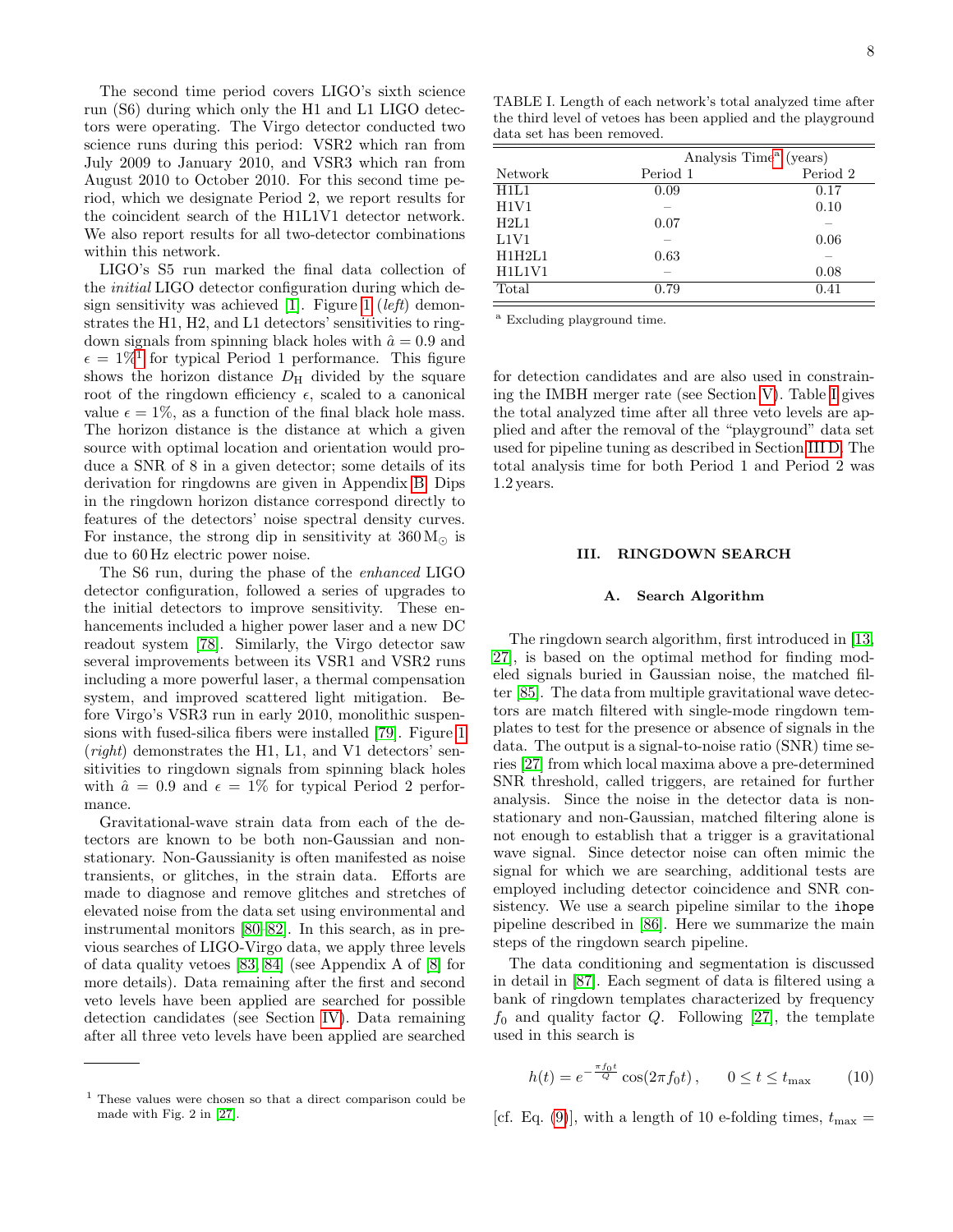

<span id="page-8-0"></span>FIG. 1. Ringdown horizon distances,  $D_H$ , weighted by the square root of the ringdown efficiency,  $\sqrt{\epsilon}$ , as a function of final black hole mass for Period 1 (left) and Period 2 (right). Here we have set  $\epsilon = 1\%$ . The dimensionless spin parameter is set to  $\hat{a} = 0.9$ . For example, during Period 1, a ~ 200 M<sub>o</sub> ringdown source with  $\epsilon = 1\%$ ,  $\hat{a} = 0.9$ , and optimal location and orientation at a distance of ∼ 530 Mpc would produce a signal-to-noise ratio of 8 in the H1 detector.

 $10Q/\pi f_0$ <sup>[2](#page-8-1)</sup>

The template bank is tiled in  $(f_0, Q)$ -space according to the analytic approximate metric computed assuming white detector noise as described in [\[14,](#page-15-27) [27,](#page-15-16) [88\]](#page-16-40) so that no point in the parameter space has an overlap of less than 97% with the nearest template.[3](#page-8-2) The template parameters cover a frequency band between 50 Hz and 2 kHz and quality factor in the physical range between 2 and 20. This corresponds roughly to masses in the range  $10 M_{\odot}$ to  $600 M_{\odot}$ , and spins in the range 0 to 0.99. A fixed bank of 616 templates was used for all detectors.

Triggers with an SNR statistic above a predetermined threshold  $\rho^*$  are retained for further analysis. For both Period 1 and Period 2, we set  $\rho_{H1}^* = \rho_{L1}^* = 5.5$ . For the least sensitive detector in each analysis period, we set lower thresholds:  $\rho_{\text{H2}}^* = 4.0$  and  $\rho_{\text{V1}}^* = 5.0$ .

# B. Coincidence and Vetoes

Once triggers are found in a single detector, we apply a coincidence test, analogous to the one introduced in [\[90\]](#page-16-42), to check for multi-detector parameter and arrival time consistency. In order to include information about time coincidence dt and template coincidence for  $df_0$  and  $dQ$ in a single coincidence test, we construct a 3D-metric [\[88\]](#page-16-40) to calculate the distances  $ds^2$  between two triggers in  $(f_0,$ Q, t)-space. The quantity  $(1 - ds^2)$  is a measure of normalized signal mismatch. To account for the finite travel time between non-collocated detectors, we minimize  $ds^2$ for each detector pair over a range of allowed time differences. Only pairs of triggers for which  $ds^2 \le ds_*^2 = 0.4$ are kept as coincident candidates. During times when three detectors are operating, triple coincident events are constructed from sets of three triggers if each trigger in the set passes the coincidence test with every other one. We also consider H1L1 coincidences in a H1H2L1 network.

We also apply second and third level vetoes to segments of poor data quality as described in [\[86\]](#page-16-38). Additionally, for Period 1, we apply a number of amplitude consistency tests that exploit the coalignment of H1 and H2 [\[86\]](#page-16-38). These tests allow us to apply cuts to reduce the background of false alarms.

## C. Ranking Events

Finally, the pipeline ranks the coincidences and determines significance. For this purpose, a detection statistic is designed to separate signal-like coincidences from noise-like coincidences. Given the large number of parameters that describe multi-detector coincidences, we

<span id="page-8-1"></span><sup>2</sup> An arbitrary initial phase parameter (or equivalently, a quadratic sum of sine and cosine template outputs) could be implemented in the template waveform to reduce the fraction of power lost in the event of a pure sine wave signal. The problem is most acute for the detection of perturbed black holes with high frequency  $(f_0 \ge 1000 \text{ Hz})$  and low dimensionless spin parameter  $(\hat{a} \le 0.6)$ where significant power is lost by using a cosine template [\[77\]](#page-16-30). However, allowing an arbitrary phase would increase the noise level of the search. Furthermore, any ringdown signal would follow a preceding waveform and there is some arbitrariness in the division of one from the other.

<span id="page-8-2"></span> $^3$  The template placement metric is derived using a sine template in [\[88\]](#page-16-40) whereas a cosine template is used to filter the data. Optimally, the metric derivation should account for initial phase dependence as derived in [\[89\]](#page-16-41). In the high Q limit, the sine and cosine metrics coincide.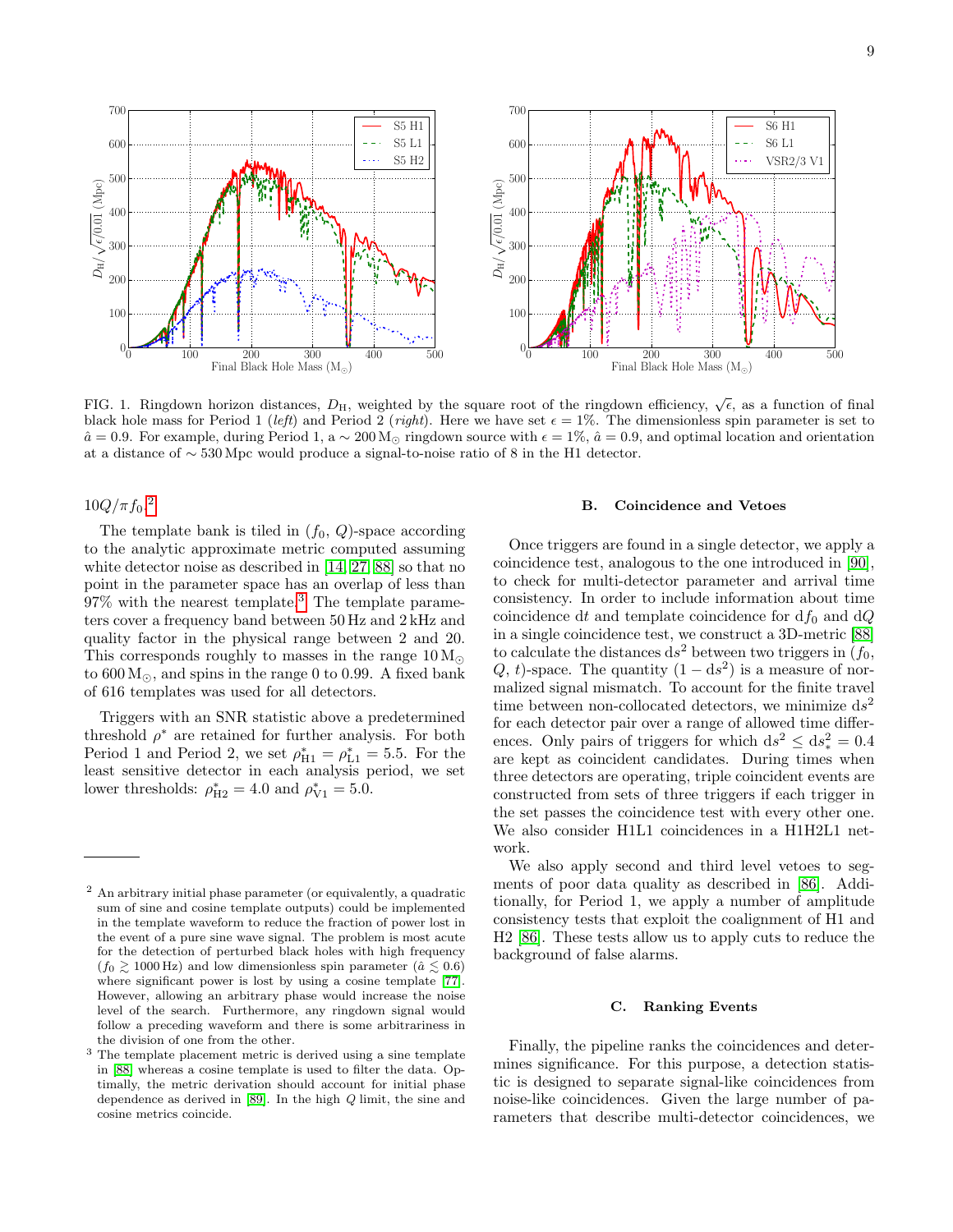employ a multivariate analysis using cuts on multiple parameters to help in classifying coincidences as signals or false alarms: i.e., a multivariate statistical classifier. The parameters provided to the classifier to aid in characterizing the multi-detector coincidences included singledetector SNRs and differences in time and template parameters between detectors, recovered effective distances, composite SNR statistics,<sup>[4](#page-9-1)</sup> the 3D-metric distance between triggers and the metric coefficients as well as data quality information from the hierarchical veto method described in [\[91\]](#page-16-43). Additional details of these parameters will be described in a future paper.

To perform the multivariate analysis, we use a machine learning algorithm known as a random forest of bagged decision trees [\[92,](#page-16-44) [93\]](#page-16-45). Similar techniques have been implemented for detecting gravitational-wave bursts [\[94\]](#page-17-0) and cosmic strings [\[95\]](#page-17-1). The training of the classifier uses two sets of data: a collection of coincidences associated with simulated signals and a collection of accidental coincidences that act as a proxy for the background.

The simulated signal set is generated by adding software-generated gravitational waveforms to the data and running a separate search. The simulated waveforms, described in more detail in Section [III D,](#page-9-0) included both full coalescence IMBH merger signals and lone ringdown signals.

The set of accidental coincidences is generated using the method of time-shifted data that takes advantage of the fact that a real signal will produce triggers in each detector that are coincident in time. The data streams of detectors are shifted in time with respect to one another by intervals longer than the light travel time between sites plus timing uncertainties, then a search for coincidences is performed. These time-shifted coincidences are then almost certainly due to noise. For Period 1, the L1 data stream was shifted by multiples of 5 seconds relative to H1 and H2 for a total of 100 time-shifted analyses; the H1 and H2 data streams were not time-shifted relative to one another. For Period 2, the L1 data stream was shifted by multiples of 5 seconds and the V1 data stream was shifted by multiples of 10 seconds relative to H1 for a total of 100 time-shifted analyses.

The classifier assigns a likelihood ranking statistic  $\mathcal{L}$ to each coincidence. A high likelihood implies the coincidence is signal-like; a low likelihood implies the coincidence is noise-like. For each candidate, we need to be able to assign a significance to its likelihood ranking. This is done by mapping a false alarm rate (FAR) to a candidate's rank in order to assess its significance. We count the number of false coincidences in the time-shifted searches, record their likelihood values, and determine the analysis time  $T_b$  of all the time-shift searches for a particular experiment time (e.g., H1L1 coincidences in a H1L1V1 network, H1L1V1 coincidences in a H1L1V1

network, etc.). We perform this calculation separately for each type of coincidence in each of the different experiment times. Then, for each candidate in each experiment, we determine the FAR at its likelihood value  $\mathcal{L}^*$ with the expression:

$$
\text{FAR} = \frac{\sum_{k=1}^{100} N_k (\mathcal{L} \ge \mathcal{L}^*)}{T_b} \tag{11}
$$

where  $N_k$  is the measured number of coincidences with  $\mathcal{L} \geq \mathcal{L}^*$  in the  $k^{th}$  shifted analysis. We performed a total of 100 time-shifted analyses. Finally, we can rank candidates by their FARs across all types of experiment times into a combined ranking, known as combined FAR, for a single experiment time as described in detail in [\[96\]](#page-17-2). The combined FAR is the final detection statistic that allows us to combine the candidate rankings from the various experiment types into a single list of candidates ordered from most significant to least significant.

#### <span id="page-9-0"></span>D. Tuning and simulations

The analysis was tuned using the set of false alarm coincidences obtained from time-shifted searches, a set of simulated signals ("injections") added to the detectors' data streams in a separate stage of data analysis, and a small chunk of the actual search data, approximately 10%, designated "playground", that was later excluded from the analysis to preserve blindness. The goal of tuning the analysis is to maximize the sensitivity of the search while minimizing the false alarm rate. For this, we injected a set of ringdown-only waveforms with  $\epsilon = 1\%$  into the data set. The waveforms were determined by Eq.  $(3)$ ,  $(4)$ , and  $(5)$  with sky location and source orientation sampled from an isotropic distribution. Several sets of ringdown waveforms were injected with a uniform distribution in  $f_0$  and Q to cover the parameter range of the ringdown template bank. Also, in order to cover the broad mass and spin range accessible to the ringdown search when signals have  $\epsilon = 1\%$ , several sets of ringdown waveforms were injected with a uniform distribution in M and  $\hat{a}$ : 50  $\leq M/M_{\odot} \leq 900$  and  $0.0 \leq \hat{a} \leq 0.99$ . Additionally, we also injected a set of full coalescence waveforms with isotropically-distributed sky location and source orientation parameters into the data. These full coalescence waveforms included the recentlyimplemented non-spinning EOBNRv2 family [\[97\]](#page-17-3) and the spinning PhenomB family [\[98\]](#page-17-4). The EOBNRv2 injections were distributed uniformly in total mass  $50 \leq M/\text{M}_{\odot} \leq$ 450 and in mass ratio  $1 \le q \le 10$ . The PhenomB injections were given the same mass distribution and a uniform dimensionless spin parameter  $0.0 \le \hat{a}_{1,2} \le 0.85$ where  $\hat{a}_{1,2} = cS_{1,2}/Gm_{1,2}^2$  for the spin angular momentum  $S$  and the mass  $m$  of the two binary components. For a discussion of the injection sets used in computing rate upper limits, see Section [V.](#page-10-1)

<span id="page-9-1"></span><sup>4</sup> Some details of the composite SNR statistics used for classification are given in [\[77\]](#page-16-30).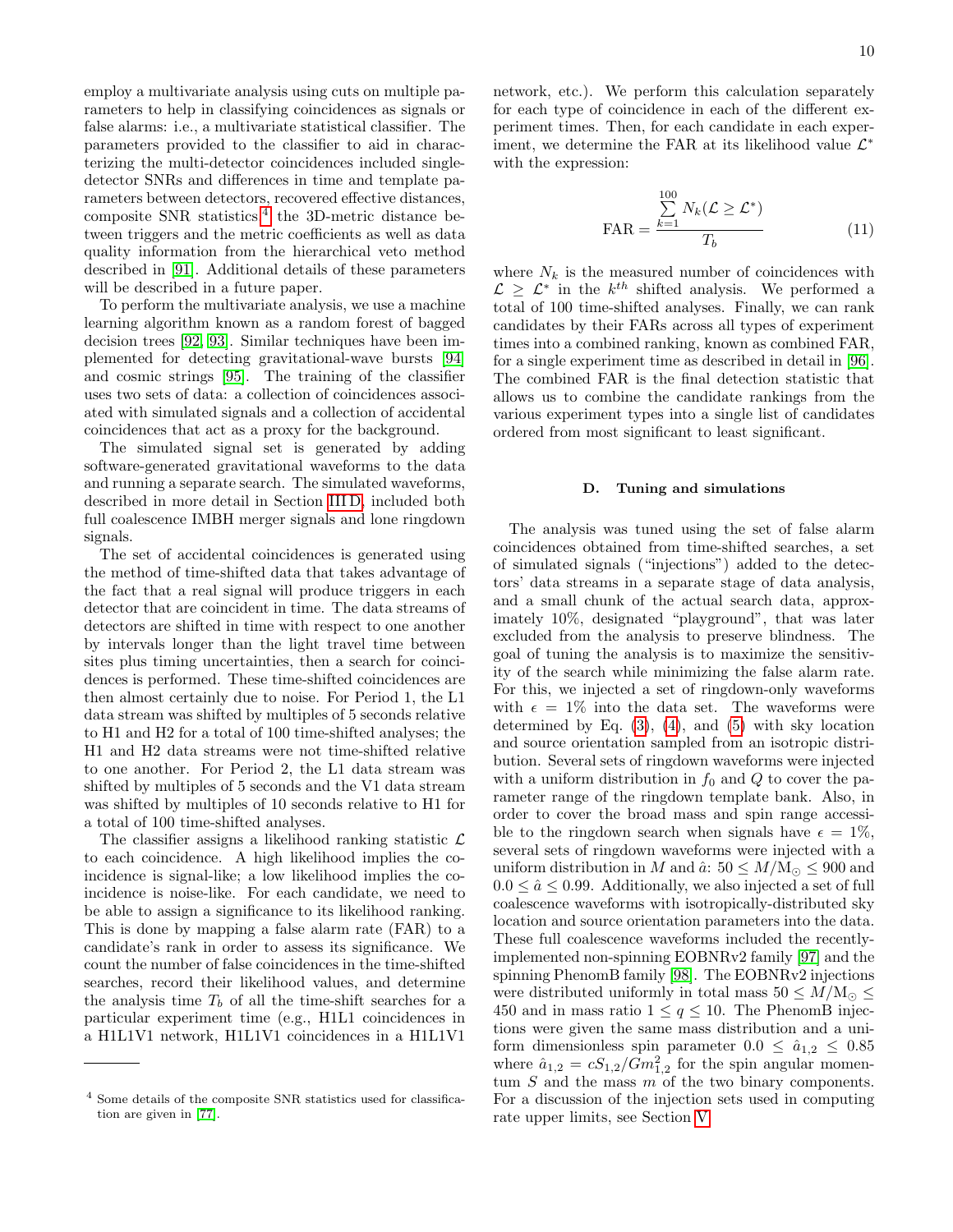# <span id="page-10-0"></span>IV. SEARCH RESULTS

The search yielded no significant gravitational wave candidates, as all events were consistent, within 1 sigma, with the background from accidental coincidences. Figure [2](#page-10-2) shows the cumulative distributions of coincident events found as a function of inverse combined false alarm rate after all vetoes up to the third level are applied. These plots combine results from both triple and double coincident searches over the total analysis time of Period 1 and Period 2.

The most significant event was found in triple coincidence during Period 1 in H1, H2, and L1. After the first and second level vetoes were applied, it was found with a combined FAR =  $2.07 \,\text{yr}^{-1}$  and, after the third level vetoes were additionally applied, with a combined  $FAR = 0.45 \,\text{yr}^{-1}$ . Thus we expect an accidental coincidence to be found by the search with this significance ∼ once per two years of analysis. Since the total analysis time was 1.2 years, the event is consistent, within 1 sigma, with the accidental coincidence rate. In both H1 and H2, a trigger was found barely above threshold with matched filter SNRs of 5.5 and 4.4, respectively. However, the candidate was found as a very loud trigger in L1 with a matched filter SNR of 48.9. Performing a coherent Bayesian parameter estimation follow-up [\[99\]](#page-17-5) on these triggers, we found that a coherent analysis favored a solution for the binary's sky location and orientation that yield a very strong signal in L1, but virtually no response in H1 and H2 detectors. While it is theoretically possible that very particular location and orientation parameters could produce such a signal, an excursion from stationary, Gaussian noise (a glitch) in L1 is more likely.

# <span id="page-10-1"></span>V. RATE LIMITS

In this section, we compute the 90%-confidence upper limits on IMBH coalescence rates and IMBH black hole ringdown rates. The former will allow us to make an astrophysical statement as well as to compare the sensitivity of the ringdown search to various other searches that have made statements in this mass regime, including [\[11,](#page-15-8) [12,](#page-15-9) [28,](#page-15-17) [29\]](#page-15-18).

We used a procedure similar to that discussed in [\[11,](#page-15-8) [12\]](#page-15-9) for the upper limit calculation based on the loudest event statistic [\[100,](#page-17-6) [101\]](#page-17-7). In order to capture the variability of the detector noise and sensitivity, we analyzed the data in periods of  $\sim$  1 to 2 months. In each of these analysis times, we estimate the volume to which the ringdown search is sensitive by injecting many simulated signals into the data and performing an analysis to recover them. In Section [V B,](#page-11-0) we describe the distribution of EOBNRv2 waveforms used to model the source population of IMBH binaries. Our sensitivity to these signals depends on total mass, mass ratio, source distance, and sky location as well as other parameters such as component spins. We explore the changing sensitivity of the



<span id="page-10-2"></span>FIG. 2. Cumulative distributions of coincident events found as a function of inverse combined false alarm rate after all vetoes up to the third level are applied. The figures combines results from both triple and double coincident searches over the total analysis time of Period 1 and Period 2. Grey contours mark the  $1\sigma$  through  $5\sigma$  region of the expected background from accidental coincidences. No search candidates stand out from the background.

ringdown search to these binaries over a range of total masses for both equal mass and 4:1 mass ratio systems. Other distance and orientation parameters are randomly sampled. Due to the significant variation of the search sensitivity over the large mass and mass ratio parameter space that we explore in Section [V B,](#page-11-0) we have chosen to include only systems with non-spinning components in this study. In Section [V C,](#page-13-1) we describe the distribution of ringdown waveforms used to model the population of perturbed black holes first explored in [\[27\]](#page-15-16).

For each of these injection sets, we compute the sensitive volume for a given mass range and mass ratio by integrating the efficiency of the search over distance:

<span id="page-10-3"></span>
$$
V_{\text{eff}} = 4\pi \int \eta(r)r^2 dr \tag{12}
$$

where the efficiency  $\eta(r)$  is calculated as the number of injections found with a lower combined FAR than the most significant coincident event in each analysis time for the search divided by the total number of injections made at a given distance. As described in [\[11,](#page-15-8) [12,](#page-15-9) [100,](#page-17-6) [101\]](#page-17-7), we estimate the likelihood parameter  $\Lambda$  of the loudest event being a signal versus being caused by an accidental coincidence for each type of coincident network time and each mass and mass ratio bin. For each analysis time (excluding playground time), effective volume from Eq. [\(12\)](#page-10-3), and estimated  $\Lambda$ , we marginalize over statistical uncertainties given in Section [V A](#page-11-1) and construct a marginalized likelihood as a function of the astrophysical rate in units of mergers per Mpc<sup>3</sup> per year for our EOBNRv2 injection sets and in units of ringdowns per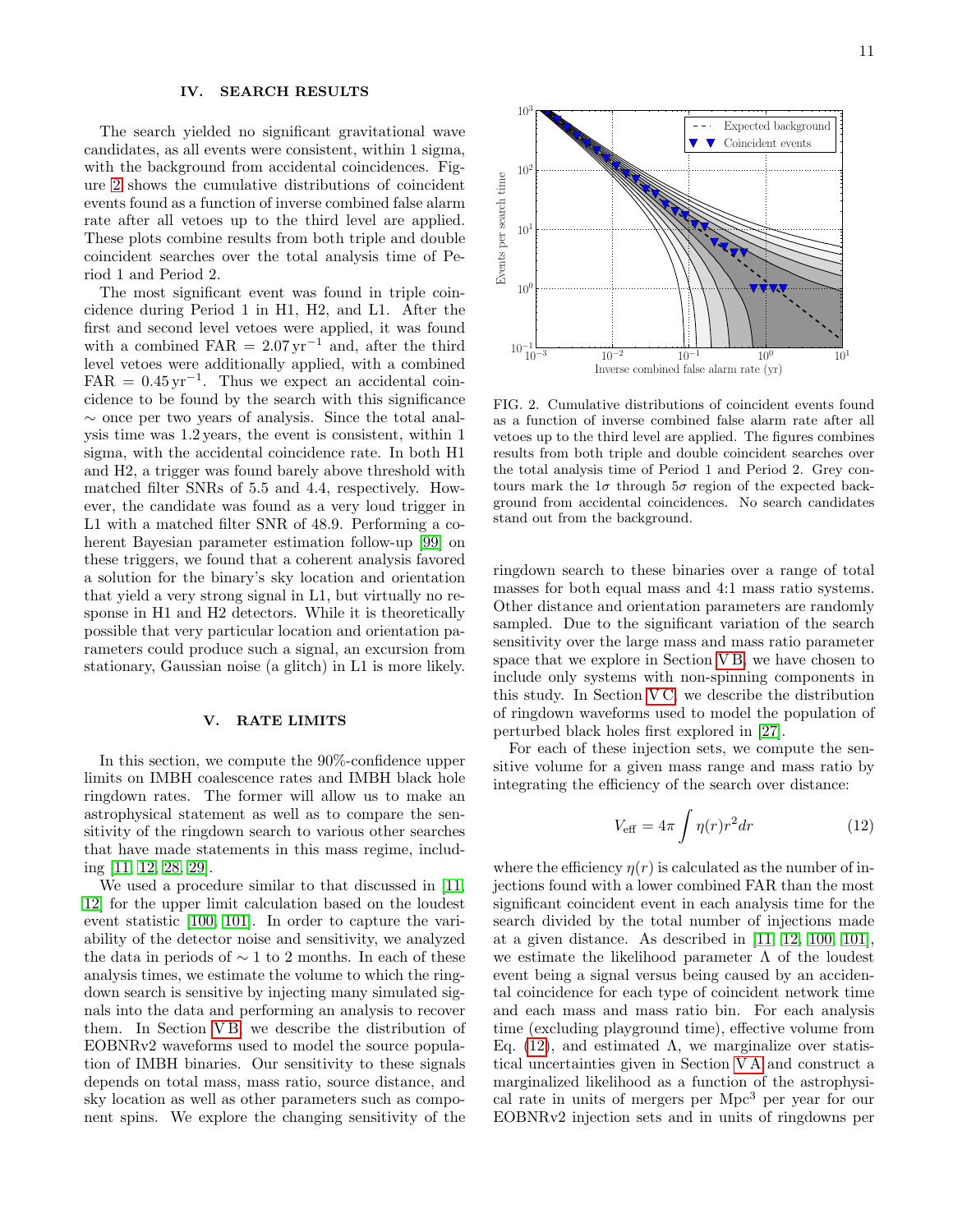Mpc<sup>3</sup> per year for our ringdown injections. In order to obtain a combined posterior probability distribution for the rate over all the analysis times, we multiply a prior on the rate by the product of the marginalized likelihood functions to obtain a posterior probability and integrate to 90% to obtain the 90%-confidence upper limit on the rates. For our combined Period 1 result, we assumed a uniform prior on the rate. However, for the main Period 2 result, we were able to use the Period 1 posteriors over coalescence or ringdown rate as priors for the upper limit calculation.

## <span id="page-11-1"></span>A. Sources of uncertainty

We must account for several sources of random and systematic error when computing rate upper limits. Uncertainties on the sensitive volume as well as incomplete knowledge of waveforms and source populations form the largest contributors. As described in earlier search papers [\[10–](#page-15-7)[12\]](#page-15-9), we marginalize over random uncertainty (i.e. calibration and statistical Monte Carlo uncertainties) for each analysis time. The 90%-confidence upper limits based on the marginalized posterior distributions are the main results of this search.

The calibration of the data is a source of both random and systematic error. Reference [\[102\]](#page-17-8) reports uncertainties on the magnitude of the response function for each detector in Period 1. We find an overall distance uncertainty of 8%. Thus, the random uncertainty on the visible volume for Period 1 is approximately 8% cubed, or 24%. For Period 2, references [\[103\]](#page-17-9) and [\[104\]](#page-17-10) report uncertainty on  $h(t)$  for LIGO and Virgo detectors. Additionally, an uncertainty on the scaling of  $h(t)$  was reported in [\[103\]](#page-17-9) and should be treated as a systematic error similar to the systematic waveform uncertainties discussed below that could over- or under-bias the amplitude of a signal. However, the uncertainty on the scaling of  $h(t)$  also has an associated random error that we fold into the random uncertainty calculation for Period 2. We find an overall distance uncertainty of 14% corresponding to a 42% uncertainty on the visible volume for Period 2. See [\[105\]](#page-17-11) for a detailed explanation of how the uncertainties were propagated.

In addition to the systematic error associated with the overall scaling of  $h(t)$  that could lead to amplitude bias as mentioned above, there is a larger source of systematic error due to differences between the injected model waveforms and the true waveform. For EOBNRv2 waveforms below  $\sim 250 \,\mathrm{M}_{\odot}$ , comparisons with numerical models indicate that uncertainties in these waveforms result in  $\leq 10\%$  systematic uncertainty in the SNR, corresponding to a  $\leq 30\%$  uncertainty in sensitive volume. For higher masses, the systematic uncertainty in the SNR could be as high as 25%. Due to our incomplete knowledge of the true waveform and its changing uncertainty over the mass range we have explored, no systematic errors associated with imperfect waveform modeling were applied to the rate upper limits reported in this paper. Systematic errors were also not applied to previous searches [\[11,](#page-15-8) [12\]](#page-15-9) using full coalescence waveforms up to  $100 M_{\odot}$  and thus we can compare the upper limits directly with those results. A previous weakly modeled burst search [\[28\]](#page-15-17) used waveform errors of  $\sim 15\%$ . Thus, in order to compare with these results, the upper limits reported here should be rescaled as described below. Regarding ringdown waveforms, due to our lack of knowledge about the population of black holes producing the waveforms and the waveforms themselves, we again assign no systematic error to rate upper limits computed with ringdown waveforms.

In general, we can rescale our rate upper limits by any systematic uncertainty by applying the scaling factor  $(1−$  $\sigma$ )<sup>-3</sup> where  $\sigma$  is the systematic uncertainty. Thus, we can apply a conservative systematic uncertainty of 15% by rescaling our rate upper limit upward by a factor of 1.63.

The statistical error originating from the finite number of Monte Carlo injections that we have performed is the final source of error for which we must account. These errors on the efficiency at a given distance are found to range between 1.7% and 6.2% and were marginalized over using the method described in [\[100,](#page-17-6) [101\]](#page-17-7).

#### <span id="page-11-0"></span>B. Rate limits from full coalescence injections

In order to evaluate the sensitivity of the ringdown search to waveforms from binary IMBH coalescing systems with non-spinning components, we used a set of injections from the EOBNRv2 waveform family described in Section [III D.](#page-9-0) Due to the variation in ringdown search sensitivity over different mass ratios, we chose to compute IMBH coalescence rate upper limits separately for  $q = 1$ and  $q = 4$ . The injection sets were distributed uniformly over a total binary mass range from  $50 \leq M/\text{M}_{\odot} \leq 450$ and upper limits were computed in mass bins of width  $50 M_{\odot}$ . The final black hole spins of these injections can be determined from the mass ratios and zero initial com-ponent spins [\[106\]](#page-17-12). For  $q = 1$ , we find  $\hat{a} = 0.69$ , and for  $q = 4$ , we find  $\hat{a} = 0.47$ .

The average sensitive distances of the ringdown search to IMBH binaries described by EOBNRv2 signal waveforms for both  $q = 1$  and  $q = 4$  are shown in Fig. [3](#page-12-0) for Period 1 and Period 2. The most sensitive mass bin in both cases is  $100 \leq M/\text{M}_\odot \leq 150$  corresponding roughly to  $110 \le f_0/\text{Hz} \le 170$  near the peak sensitivity of the LIGO detectors. For  $q = 1$ , the average sensitive distance of the  $100 \leq M/\text{M}_{\odot} \leq 150$  mass bin was 240 Mpc. For  $q = 4$ , the average sensitive distance for this mass bin decreases by more than a factor of two to 110 Mpc. As discussed in Section IB, the reduced ringdown efficiency for  $q = 4$  binary systems leads to lower amplitude waveforms and hence, to lower average sensitive distances. Additionally, the lower final black hole spin for  $q = 4$ binary systems acts to decrease the average sensitive distance relative to  $q = 1$  binary systems for which the final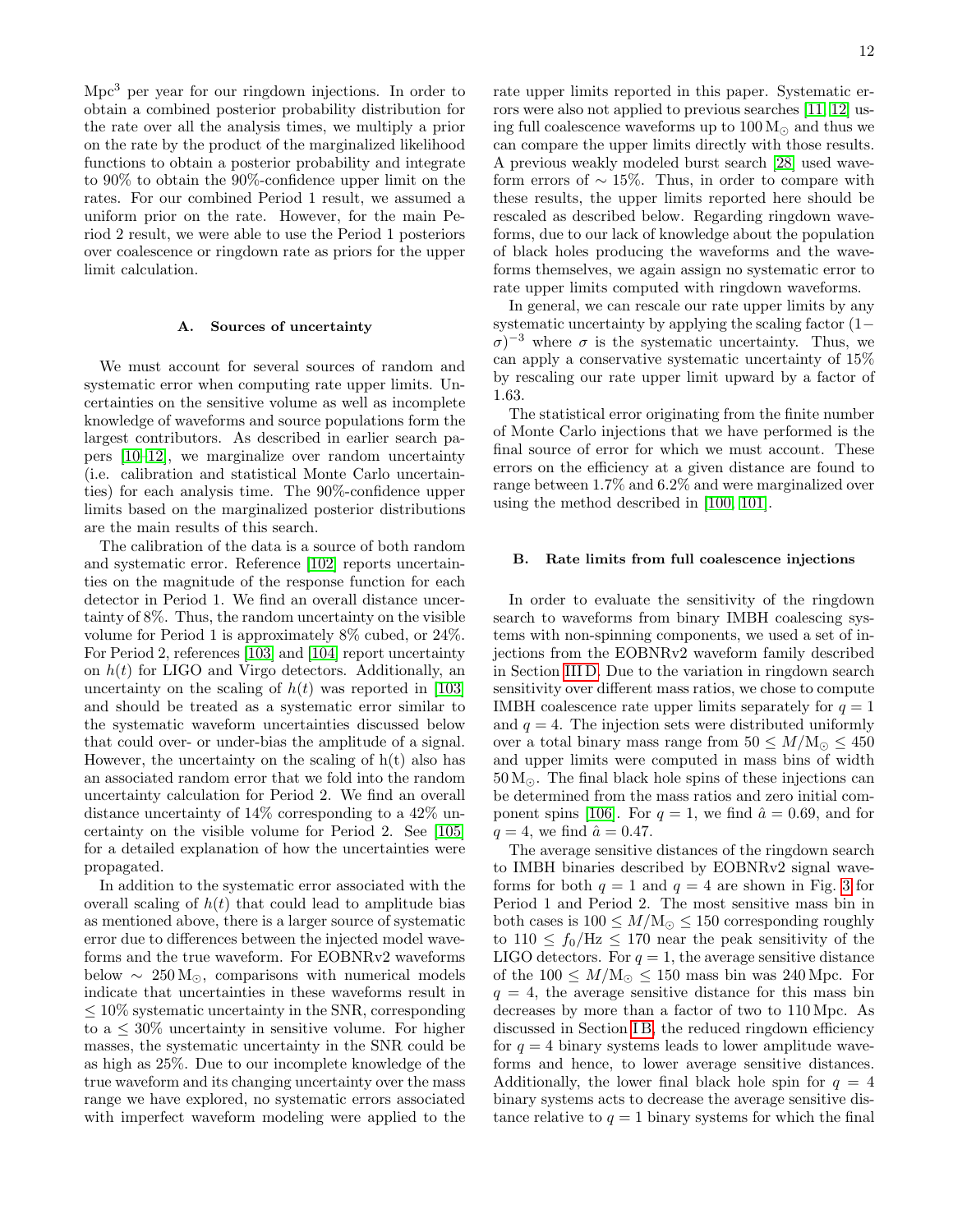

<span id="page-12-0"></span>FIG. 3. Average sensitive distances of the ringdown search to binary systems described by EOBNRv2 signal waveforms over a range of total binary masses for Period 1 [ $q = 1$  (yellow),  $q = 4$  (green)] and Period 2 [ $q = 1$  (cyan),  $q = 4$  (blue)]. These distances are equivalent to appropriate averages over each of the detector networks shown for Period 1 and Period 2 in Table [I,](#page-7-4) weighted by the percentage of time analyzed for each network. Thus, while in general the H1L1V1 and H1L1 networks during Period 2 were more sensitive than the H1H2L1 and H1L1 networks during Period 1, the consistently smaller average sensitive distances for Period 2 reflect the large duty cycle of its least sensitive detector networks compared to Period 1.

spin is larger. The sensitive distance of higher mass bins drops off significantly due to the steeply rising seismic noise in the detector at low frequencies. This affect is accentuated for  $q = 4$  systems relative to  $q = 1$  systems at a fixed mass because a smaller final spin leads to a lower frequency ringdown. The sensitive distance of mass bin  $400 \leq M/\text{M}_{\odot} \leq 450$  is over an order of magnitude less than the sensitive distance of our most sensitive mass bins for both  $q = 1$  and  $q = 4$  cases.

Figure [4](#page-12-1) shows the 90%-confidence upper limits on non-spinning IMBH coalescence rates for a number of mass bins. We find an upper limit of  $0.069 \times 10^{-6}$  Mpc<sup>-3</sup> yr<sup>−</sup><sup>1</sup> on the coalescence rate of equal mass IMBH binaries with non-spinning components and total masses  $100 \leq M/\text{M}_{\odot} \leq 150$ . From the discussion of astrophysical rates of IMBH mergers in Section [I A,](#page-5-0) we see that this rate upper limit is still several orders of magnitude away from constraining the astrophysical rate from GCs.

Previous searches for weakly-modeled burst signals found no plausible events [\[28,](#page-15-17) [29\]](#page-15-18). The most recent search reports a rate upper limit for non-spinning IMBH coalescences of  $0.12 \times 10^{-6}$  Mpc<sup>-3</sup>yr<sup>-1</sup> at the 90%-confidence level for the mass bin centered on  $m_1 = m_2 = 88$  M<sub>o</sub> [\[29\]](#page-15-18). A direct comparison of our  $q = 1$  upper limits shown in Fig. [4](#page-12-1) to this burst search result should be made with care due to the following differences between the two analyses: statistical approaches leading to different search



<span id="page-12-1"></span>FIG. 4. Upper limits (90% confidence) on IMBH coalescence rate in units of  $Mpc^{-3}yr^{-1}$  as a function of total binary masses, evaluated using EOBNRv2 waveforms with  $q = 1$ (slate grey) and  $q = 4$  (grey). In both cases, upper limits computed using Period 2 with Period 1 as a prior are shown in a darker shade. Overlaid in a lighter shade are upper limits computed using only Period 1 data with a uniform prior on rate.

thresholds, treatment of uncertainties, analyzed detector networks, and mass and distance binnings. Additionally, while the ringdown search employed the Bayesian formulation [\[100,](#page-17-6) [101\]](#page-17-7) for calculating the rate upper limit, the burst search used a frequentist method. Nevertheless, although the impact of the reported differences is hard to quantify, the upper limits determined by the two analyses can be considered consistent with each other. A more robust comparison of the sensitivity of the burst searches and an earlier version of the ringdown search without a multivariate classifier will be presented in a future paper [\[107\]](#page-17-13).

Additionally, we can make a comparison with the upper limits reported from the matched filter search for gravitational waves from the inspiral, merger, and ringdown of non-spinning binary black holes with total masses  $25 \leq M/M_{\odot} \leq 100$  [\[12\]](#page-15-9). This search considered similar uncertainties and similar analyzed networks to those used by the ringdown search so a result comparison is fairly straight-forward. From Table I of [\[12\]](#page-15-9), we find that for systems with  $q = 1$ , the rate upper limits for masses  $46 M_{\odot}$  to  $100 M_{\odot}$  vary in the range  $0.33 \times 10^{-6}$  Mpc<sup>-3</sup>yr<sup>-1</sup> to  $0.070 \times 10^{-6}$  Mpc<sup>-3</sup>yr<sup>-1</sup>. From Fig. [4,](#page-12-1) we find a rate upper limit for mass bin  $50 \leq M/\text{M}_{\odot} \leq 100 \text{ of } 0.16 \times 10^{-6} \text{ Mpc}^{-3} \text{yr}^{-1}$ , a value consistent with the BBH rate upper limit range for these masses and mass ratio.

Note that we can rescale our rate upper limits by a 15% systematic uncertainty by applying the scaling factor of 1.63 as described in Section [V A.](#page-11-1) From Fig. [4,](#page-12-1) we find a rescaled rate upper limit of  $0.11 \times$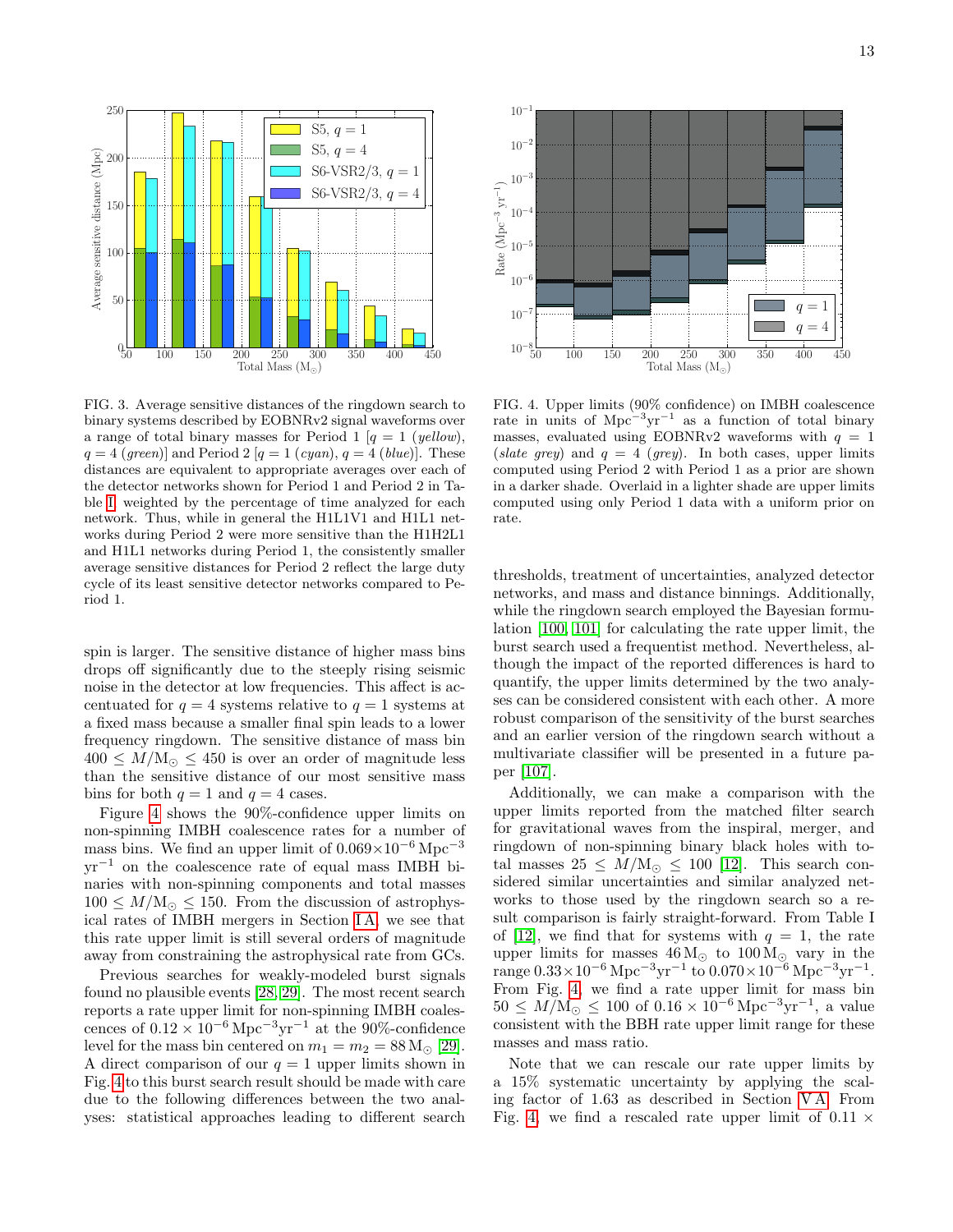$10^{-6} \text{ Mpc}^{-3} \text{yr}^{-1}$  for mass bin  $100 \leq M/\text{M}_{\odot} \leq 150$  and  $0.15 \times 10^{-6}$  Mpc<sup>-3</sup>yr<sup>-1</sup> for mass bin  $150 \le M/M_{\odot} \le 200$ .

#### <span id="page-13-1"></span>C. Rate limits from ringdown injections

In order to compare with [\[27\]](#page-15-16), we determined a 90% confidence upper limit of  $4 \times 10^{-8}$  Mpc<sup>-3</sup>yr<sup>-1</sup> on rates of pure ringdowns from perturbed black holes with uniformly distributed masses  $85 \leq M/M_{\odot} \leq 146$ , uniformly distributed spins  $0 \leq \hat{a} \leq 0.99$ , and a fixed ringdown efficiency of  $\epsilon = 1\%$ . We expect ringdown signals from IMBH mergers to emit near this efficiency in the  $(\ell = m = 2)$  fundamental mode if the mass ratio is near unity. However, for other sources of perturbed black holes, such as a hypermassive star collapse directly to a perturbed IMBH, we expect  $\epsilon \ll 1\%$ . Thus, the rate upper limit reported in this section will not be applicable to such sources.

Reference [\[27\]](#page-15-16) placed a 90% confidence upper limit on the rate of ringdowns from black holes with frequencies distributed uniformly in  $log_{10} (f_0)$  in the range 70  $\leq$  $f_0$ /Hz  $\leq 140$  and uniformly in quality factor  $2 \leq Q \leq 20$ of  $3.2 \times 10^{-5}$  Mpc<sup>-3</sup>yr<sup>-1</sup>. Thus, a rough comparison indicates an improvement of nearly three orders of magnitude. A significant portion of this improvement results from a huge increase in the analysis time. Due to the high false alarm rate in double coincident analysis time, an upper limit was set in [\[27\]](#page-15-16) using only triple coincident time, a total of 0.0375 years. We analyzed both triple and double coincident time in both Period 1 and Period 2, a total of 1.2 years. Such an increase in analysis time results in a factor of ∼ 32 improvement in the upper limit. Additionally, a significant improvement in detector sensitivity due to detector upgrades between science runs contributed to a better upper limit. Furthermore, since only triple coincident time was analyzed in [\[27\]](#page-15-16), the sensitivity was limited by the least sensitive detector, H2, which was shown to have a horizon distance of ∼ 130 Mpc at  $250 M_{\odot}$  as shown in Fig. 2 in [\[27\]](#page-15-16). However, since we analyzed both triple and double coincident triggers, the limiting detector was typically the L1 detector. We can compare the H2 horizon distance in Fig. 2 in [\[27\]](#page-15-16) to the L1 horizon distance in Fig. [1](#page-8-0) at  $250 M_{\odot}$  to see that the horizon distance of the limiting detector improved by a factor of  $\sim 3$  for  $\hat{a} = 0.9$ . Since the upper limit scales with volume, a factor of  $\sim$  3 in distance results in a factor of  $\sim$  27 in the upper limit. However, we expect this factor of improvement to decrease for the lower masses on which the ringdown upper limit was set.

Thus, from the improvements both in analysis time and detector sensitivity, we find already roughly three orders of magnitude improvement. However, several caveats would apply to a direct comparison: different injection distributions in  $(M, \hat{a})$ -space, the improvements from pipeline enhancements such as the implementation of a machine-learning algorithm, differences in the fitting functions for final black hole mass and spin defined

in Eq. [\(7\)](#page-6-1) and [\(8\)](#page-6-1), differences in the method used in the volume integral in Eq. [\(12\)](#page-10-3), and differences in marginalization over errors. A careful study of the improvement due to the use of a machine-learning algorithm will be presented in a future paper.

## <span id="page-13-0"></span>VI. SUMMARY

This paper presents the results of the search for ringdown gravitational waves in data collected by LIGO and Virgo between 2005 and 2010. No significant gravitational wave candidate was identified. We place upper limits on the merger rates of non-spinning IMBH binaries as well as on the rates of ringdowns from perturbed black holes.

We conducted a detailed study of the pipeline's sensitivity to full coalescence IMBH merger signals using non-spinning EOBNRv2 waveforms. For simplicity, we focused our studies on only two mass ratios:  $q = 1$  and  $q = 4$ . The average sensitive distances in our most sensitive total mass bin,  $100 \leq M/\text{M}_{\odot} \leq 150$ , indicate that the ringdown search is sensitive to an equal mass system at twice the distance of a 4:1 mass ratio system. The most efficiently detected mass bin gives an upper limit on the rate of non-spinning, equal mass IMBH mergers with total masses  $100 \leq M/\text{M}_{\odot} \leq 150$  of  $6.9 \times 10^{-8} \text{Mpc}^{-3} \text{yr}^{-1}$ . This does not account for any uncertainty in the waveform, which could be as high as 10% for the mass bin. Our upper limits for ringdown waveforms from perturbed IMBHs with masses  $85 \leq M/M_{\odot} \leq 146$  and spins  $0 \leq \hat{a} \leq 0.99$  show an improvement of nearly three orders of magnitude over the previous result reported [\[27\]](#page-15-16), which we can attribute to improved detector sensitivity, increased livetime, and pipeline enhancements.

While our rate upper limits are still two to three orders of magnitude away from constraining the astrophysical IMBH merger rate from globular clusters, we note that we will soon approach this optimistic rate with the improved sensitivity of Advanced LIGO and Virgo detectors expected to begin operation in 2015. With the improved low frequency performance of the advanced detectors, we will have sensitivity to gravitational waves from perturbed intermediate mass black holes with masses up to  $\sim 1000$  to 2000 M<sub>☉</sub>. At peak sensitivity, the Advanced LIGO ringdown horizon distance for black holes with  $\epsilon = 1\%$  will approach cosmological distances.

## Acknowledgments

The authors gratefully acknowledge the support of the United States National Science Foundation for the construction and operation of the LIGO Laboratory, the Science and Technology Facilities Council of the United Kingdom, the Max-Planck-Society, and the State of Niedersachsen/Germany for support of the construction and operation of the GEO600 detector, and the Italian Istituto Nazionale di Fisica Nucleare and the French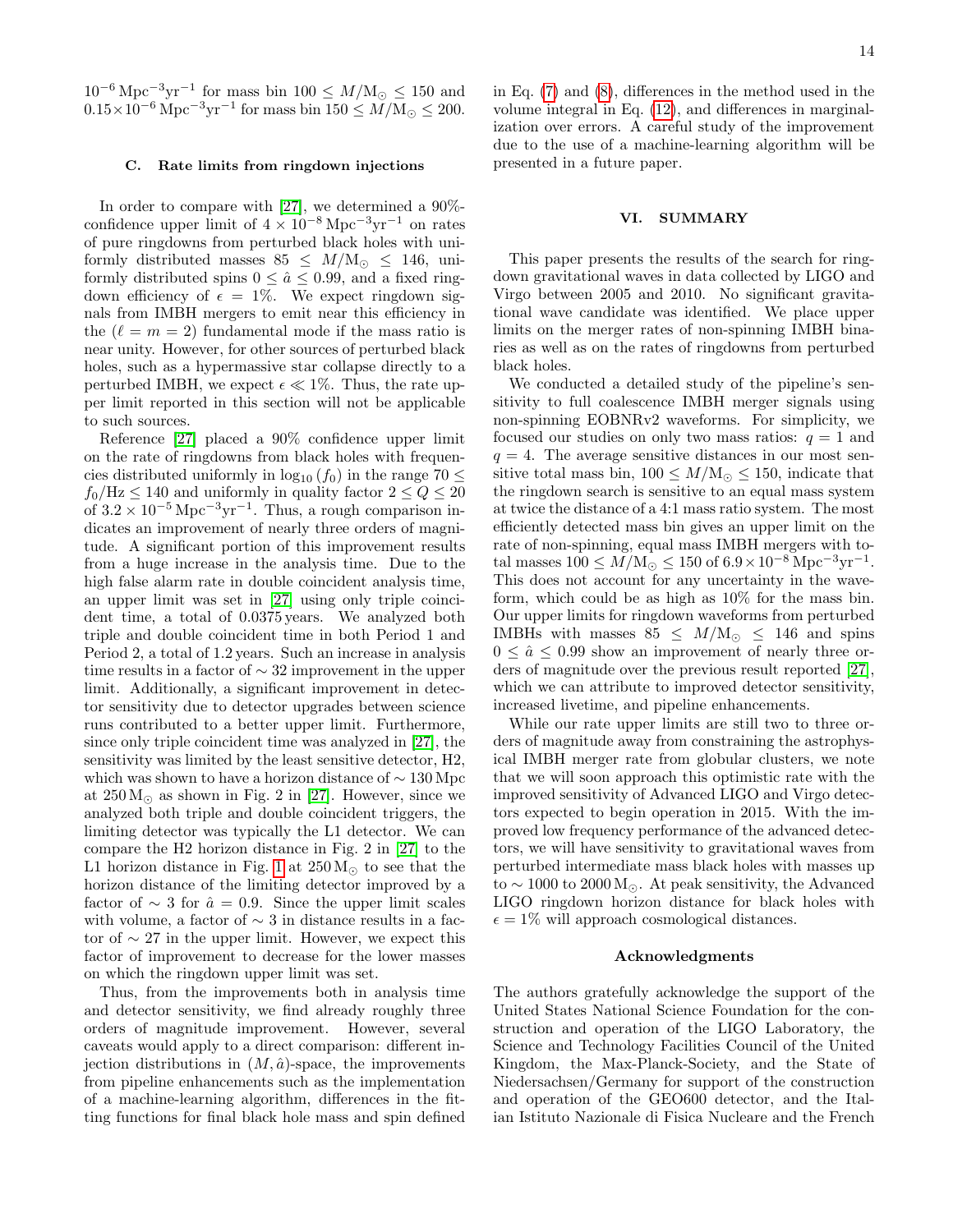Centre National de la Recherche Scientifique for the construction and operation of the Virgo detector. The authors also gratefully acknowledge the support of the research by these agencies and by the Australian Research Council, the International Science Linkages program of the Commonwealth of Australia, the Council of Scientific and Industrial Research of India, the Istituto Nazionale di Fisica Nucleare of Italy, the Spanish Ministerio de Educación y Ciencia, the Conselleria d'Economia Hisenda i Innovació of the Govern de les Illes Balears, the Foundation for Fundamental Research on Matter supported by the Netherlands Organisation for Scientific Research, the Polish Ministry of Science and Higher Education, the FOCUS Programme of Foundation for Polish Science, the Royal Society, the Scottish Funding Council, the Scottish Universities Physics Alliance, The National Aeronautics and Space Administration, the Carnegie Trust, the Leverhulme Trust, the David and Lucile Packard Foundation, the Research Corporation, and the Alfred P. Sloan Foundation.

## <span id="page-14-0"></span>Appendix A: Ringdown Amplitude

The amount of energy  $dE$  carried by gravitational radiation crossing an area dA orthogonal to its propagation direction in a time dt is given by the energy flux equation,

$$
\frac{\mathrm{d}E}{\mathrm{d}A\mathrm{d}t} = \frac{c^3}{16\pi G} \left(\dot{h}_+^2 + \dot{h}_\times^2\right),\tag{A1}
$$

where  $h_+$  and  $h_{\times}$  are given by the generalized forms of Eq.  $(4)$  and  $(5)$  for an arbitrary location on a 2-sphere with  $m = 2$  and time of arrival  $t_0$  set to zero. Taking the time derivative and squaring the plus and cross polarizations, we find

$$
\dot{h}_{+}^{2} = \left(\frac{\mathcal{A}}{r}\right)^{2} \left(1 + \cos^{2} \iota\right)^{2} e^{-2\pi f_{0}t/Q}
$$
\n
$$
\left[\left(2\pi f_{0}\right)^{2} \sin^{2}\left(2\pi f_{0}t + 2\phi\right)\right]
$$
\n
$$
+\left(\frac{\pi f_{0}}{Q}\right)^{2} \cos^{2}\left(2\pi f_{0}t + 2\phi\right)
$$
\n
$$
+\left(4\pi f_{0}\right) \left(\frac{\pi f_{0}}{Q}\right) \sin\left(2\pi f_{0}t + 2\phi\right) \cos\left(2\pi f_{0}t + 2\phi\right)\right],
$$
\n(A2)

$$
\dot{h}_{\times}^{2} = \left(\frac{\mathcal{A}}{r}\right)^{2} \left(4\cos^{2} t\right) e^{-2\pi f_{0}t/Q}
$$
\n
$$
\left[\left(2\pi f_{0}\right)^{2} \cos^{2}\left(2\pi f_{0}t + 2\phi\right)\right]
$$
\n
$$
+\left(\frac{\pi f_{0}}{Q}\right)^{2} \sin^{2}\left(2\pi f_{0}t + 2\phi\right)
$$
\n
$$
-\left(4\pi f_{0}\right) \left(\frac{\pi f_{0}}{Q}\right) \cos\left(2\pi f_{0}t + 2\phi\right) \sin\left(2\pi f_{0}t + 2\phi\right)\right].
$$
\n(A3)

Integrating this flux over a sphere with area element  $dA = r^2 d(\cos t) d\phi$ , we find that the trigonometric functions simplify greatly, leaving only the exponential time dependence over which to integrate

<span id="page-14-3"></span>
$$
E = \frac{c^3}{16\pi G} \int_T \int_A \left(\dot{h}_+^2 + \dot{h}_\times^2\right) dA dt
$$
  
=  $\frac{8c^3}{5G} \mathcal{A}^2 (\pi^2 f_0^2) \left(1 + \frac{1}{4Q^2}\right) \int_{t=0}^\infty e^{-2\pi f_0 t/Q} dt$  (A4)  
=  $\frac{4c^3}{5G} \mathcal{A}^2 (\pi f_0) \left(1 + \frac{1}{4Q^2}\right) Q.$ 

Finally, we note that the energy radiated as gravitational waves during the ringdown phase is  $E = \epsilon M c^2$  where  $\epsilon$ is the ringdown efficiency discussed in Sec. [I B.](#page-5-1) Thus, the amplitude can be found by solving Eq.  $(A4)$  for  $A$ ,

<span id="page-14-1"></span>
$$
\mathcal{A} = \sqrt{\frac{5\epsilon GM}{4\pi c}} f_0^{-1/2} \left( 1 + \frac{1}{4Q^2} \right)^{-1/2} Q^{-1/2}.
$$
 (A5)

#### <span id="page-14-2"></span>Appendix B: Ringdown Horizon Distance

The ringdown horizon distance, similar to the inspiral horizon distance, is a useful measure of the sensitivity of the detectors to ringdown gravitational waves from a particular type of black hole. It is equal to the distance at which an optimally oriented and located IMBH merger would produce an SNR of 8 in the detector. The horizon distance is derived from the representative strain noise power spectral density of a detector and the  $h_{\text{rss}}$ , or root sum squared of the strain, for a signal with optimal orientation at 1 Mpc. The definition of  $h_{\text{rss}}$  comes from the need to measure the amplitude of a gravitational wave without reference to a particular detector. In general, it is

$$
h_{\rm rss}^2 = \int_0^\infty (h_+^2(t) + h_\times^2(t)) \, \mathrm{d}t,\tag{B1}
$$

where  $h_+$  and  $h_{\times}$  are given in Eq. [\(4\)](#page-6-4) and [\(5\)](#page-6-5) for the single-mode  $(\ell, m, n) = (2, 2, 0)$  ringdown waveform. Here, under the assumption of optimal orientation, we set  $\iota = 0$ . We find that the  $h_{\text{rss}}$  takes the form

<span id="page-14-4"></span>
$$
h_{\rm rss}^2 = 4\left(\frac{\mathcal{A}}{r}\right)^2 \left(\frac{Q}{2\pi f_0}\right). \tag{B2}
$$

where A is derived in Eq. [\(A5\)](#page-14-1). If  $\tilde{h}(f)$  represents the Fourier transform of the expected signal, then the average SNR this signal would attain in a detector with spectral density  $S_n(f)$  is given by

$$
\langle \rho \rangle = \sqrt{4 \int_0^\infty \frac{\left| \tilde{h}(f) \right|^2}{S_n(f)} df}.
$$
 (B3)

Typically, the horizon distance is found by setting  $\langle \rho \rangle = 8$ and solving for the distance r which parameterizes the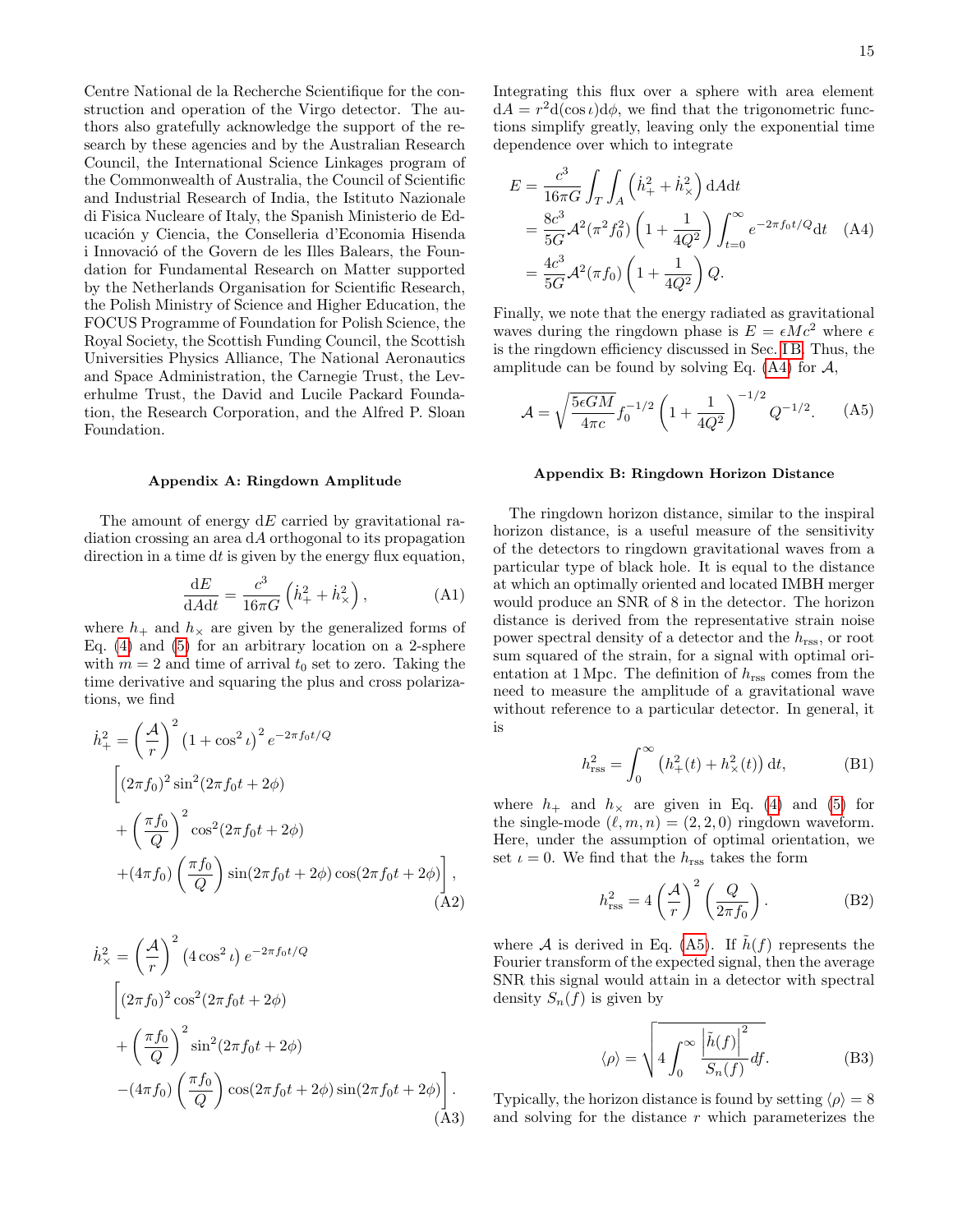16

waveform  $h$ . We can use the fact that the single-mode ringdown signal is quasi-monochromatic and  $S_n(f)$  assumes approximately one value for each  $f_0$  so it can be treated as a constant:

<span id="page-15-28"></span>
$$
\langle \rho \rangle = \sqrt{\frac{4}{S_n(f_0)}} \int_0^\infty \left| \tilde{h}(f) \right|^2 df. \tag{B4}
$$

Using Parseval's theorem, we can write Eq. [\(B4\)](#page-15-28) as

<span id="page-15-29"></span>
$$
\langle \rho \rangle = \sqrt{\frac{2}{S_n(f_0)} \int_{-\infty}^{\infty} h^2(t) dt}.
$$
 (B5)

Also, since optimally oriented and located sources imply maximization over all the angles  $\theta$ ,  $\phi$ , and  $\psi$  in  $F_+$  and  $F_{\times}$ , then  $F_{+} = 1$  and  $F_{\times} = 0$ . This then gives us the result that  $h(t) = h_+(t)$  (which is defined for  $t > 0$ ) so

- <span id="page-15-0"></span>[1] B. P. Abbott et al. (LIGO Scientific Collaboration), [Rep. Prog. Phys.](http://stacks.iop.org/0034-4885/72/i=7/a=076901) 72, 076901 (2009).
- <span id="page-15-1"></span>[2] T. Accadia et al. (Virgo Collaboration), [JINST](http://stacks.iop.org/1748-0221/7/i=03/a=P03012) 7, [P03012 \(2012\).](http://stacks.iop.org/1748-0221/7/i=03/a=P03012)
- <span id="page-15-2"></span>[3] M. Coleman Miller and E. J. M. Colbert, [Int. J. Mod. Phys. D](http://dx.doi.org/10.1142/S0218271804004426) 13, 1 (2004).
- <span id="page-15-26"></span>[4] M. C. Miller, [Astrophys. J.](http://dx.doi.org/10.1086/425910) **618**, 426 (2005).
- <span id="page-15-3"></span>[5] J. M. Fregeau, S. L. Larson, M. C. Miller, R. O'Shaughnessy, and F. A. Rasio, [Astrophys. J.](http://dx.doi.org/10.1086/507106) 646, [L135 \(2006\).](http://dx.doi.org/10.1086/507106)
- <span id="page-15-4"></span>[6] K. A. Postnov and L. R. Yungelson, Liv. Rev. Rel. 9, 6 (2006).
- <span id="page-15-5"></span>[7] J. A. Faber and F. A. Rasio, Liv. Rev. Rel. 15, 8 (2012).
- <span id="page-15-6"></span>[8] B. P. Abbott et al. (LIGO Scientific Collaboration), Phys. Rev. D 79[, 122001 \(2009\).](http://dx.doi.org/10.1103/PhysRevD.79.122001)
- [9] B. P. Abbott et al. (LIGO Scientific Collaboration), Phys. Rev. D 80[, 047101 \(2009\).](http://dx.doi.org/10.1103/PhysRevD.80.047101)
- <span id="page-15-7"></span>[10] J. Abadie et al. (LIGO Scientific Collaboration and Virgo Collaboration), Phys. Rev. D 85[, 082002 \(2012\).](http://dx.doi.org/ 10.1103/PhysRevD.85.082002)
- <span id="page-15-8"></span>[11] J. Abadie et al. (LIGO Scientific Collaboration), [Phys.](http://dx.doi.org/10.1103/PhysRevD.83.122005) Rev. D 83[, 122005 \(2011\).](http://dx.doi.org/10.1103/PhysRevD.83.122005)
- <span id="page-15-9"></span>[12] J. Aasi et al. (LIGO Scientific Collaboration and Virgo Collaboration), Phys. Rev. D 87[, 022002 \(2013\).](http://dx.doi.org/ 10.1103/PhysRevD.87.022002)
- <span id="page-15-10"></span>[13] J. D. E. Creighton, Phys. Rev. D 60[, 022001 \(1999\).](http://dx.doi.org/10.1103/PhysRevD.60.022001)
- <span id="page-15-27"></span>[14] Y. Tsunesada, N. Kanda, H. Nakano, D. Tatsumi, and the TAMA Collaboration, [Class. Quant. Grav.](http://stacks.iop.org/0264-9381/22/i=18/a=S27) 22, [S1129 \(2005\).](http://stacks.iop.org/0264-9381/22/i=18/a=S27)
- <span id="page-15-11"></span>[15] Y. Tsunesada, N. Kanda, H. Nakano, D. Tatsumi, M. Ando, M. Sasaki, H. Tagoshi, and H. Takahashi, Phys. Rev. D 71[, 103005 \(2005\).](http://dx.doi.org/10.1103/PhysRevD.71.103005)
- <span id="page-15-12"></span>[16] S. A. Teukolsky, [Astrophys. J.](http://dx.doi.org/10.1086/152444) 185, 635 (1973).
- [17] C. V. Vishveshwara, Nature **227**, 936 (1970).
- [18] F. J. Zerilli, [Phys. Rev. D](http://dx.doi.org/10.1103/PhysRevD.2.2141) 2, 2141 (1970).
- [19] W. H. Press, Astrophys.J. **170**[, L105 \(1971\).](http://dx.doi.org/10.1086/180849)
- [20] R. H. Price, [Phys. Rev. D](http://dx.doi.org/10.1103/PhysRevD.5.2439) 5, 2439 (1972).
- [21] S. Chandrasekar and S. Detweiler, Proc. R. Soc. Lond. A. 350, 165 (1976).

Eq. [\(B5\)](#page-15-29) becomes

<span id="page-15-30"></span>
$$
\langle \rho \rangle = \sqrt{\frac{2}{S_n(f_0)} \int_0^\infty h_+^2(t) dt}
$$
  
=  $\sqrt{\frac{2}{S_n(f_0)} h_{\text{rss}}^2 \frac{1 + 2Q^2}{1 + 4Q^2}}$  (B6)  
=  $\sqrt{\frac{2}{S_n(f_0)} h_{\text{rss}}^2 (1 \text{ Mpc}) \left(\frac{1 \text{ Mpc}}{r}\right)^2 \frac{1 + 2Q^2}{1 + 4Q^2}}$ 

where  $h_{\text{rss}}^2(1 \text{ Mpc})$  is Eq. [\(B2\)](#page-14-4) evaluated at a distance of 1 Mpc. Then, we simply solve Eq. [\(B6\)](#page-15-30) for the horizon distance,

$$
r = \frac{1 \text{ Mpc}}{\langle \rho \rangle} \sqrt{\frac{2}{S_n(f_0)} h_{\text{rss}}^2 (1 \text{ Mpc}) \frac{1 + 2Q^2}{1 + 4Q^2}}.
$$
 (B7)

We then set  $\langle \rho \rangle = 8$  to define the ringdown horizon distance used in Fig. [1.](#page-8-0)

- [22] V. Ferrari and B. Mashhoon, [Phys. Rev. D](http://dx.doi.org/10.1103/PhysRevD.30.295) 30, 295 [\(1984\).](http://dx.doi.org/10.1103/PhysRevD.30.295)
- <span id="page-15-13"></span>[23] K. D. Kokkotas and B. Schmidt, Liv. Rev. Rel. 2 (1999).
- <span id="page-15-14"></span>[24] T. Ohkubo, K. Nomoto, H. Umeda, N. Yoshida, and S. Tsuruta, [Astrophys. J.](http://dx.doi.org/ 10.1088/0004-637X/706/2/1184) 706, 1184 (2009).
- [25] D. Vanbeveren, H. Belkus, J. van Bever, and N. Mennekens, [Astrophys. Sp. Sci.](http://dx.doi.org/10.1007/s10509-009-0134-3) 324, 271 (2009).
- <span id="page-15-15"></span>[26] S. Goswami, S. Umbreit, M. Bierbaum, and F. A. Rasio, [Astrophys. J.](http://dx.doi.org/10.1088/0004-637X/752/1/43) 752, 43 (2012).
- <span id="page-15-16"></span>[27] B. P. Abbott et al. (LIGO Scientific Collaboration), Phys. Rev. D 80[, 062001 \(2009\).](http://dx.doi.org/10.1103/PhysRevD.80.062001)
- <span id="page-15-17"></span>[28] J. Abadie et al. (LIGO Scientific Collaboration and Virgo Collaboration), Phys. Rev. D 85[, 102004 \(2012\).](http://dx.doi.org/ 10.1103/PhysRevD.85.102004)
- <span id="page-15-18"></span>[29] J. Aasi (LIGO Scientific Collaboration and Virgo Collaboration), ArXiv e-prints (2014), [arXiv:1404.2199 \[gr](http://arxiv.org/abs/1404.2199)[qc\].](http://arxiv.org/abs/1404.2199)
- <span id="page-15-19"></span>[30] J. Ziółkowski, Chinese Journal of Astronomy and Astrophysics Supplement 8, 273 (2008).
- [31] A. H. Prestwich, R. Kilgard, P. A. Crowther, S. Carpano, A. M. T. Pollock, A. Zezas, S. H. Saar, T. P. Roberts, and M. J. Ward, [Astrophys. J.](http://dx.doi.org/ 10.1086/523755) 669, L21 [\(2007\).](http://dx.doi.org/ 10.1086/523755)
- <span id="page-15-20"></span>[32] J. M. Silverman and A. V. Filippenko, [Astrophys. J.](http://dx.doi.org/10.1086/588096) 678[, L17 \(2008\).](http://dx.doi.org/10.1086/588096)
- <span id="page-15-21"></span>[33] K. Belczynski, T. Bulik, C. L. Fryer, A. Ruiter, F. Valsecchi, J. S. Vink, and J. R. Hurley, [Astrophys.](http://dx.doi.org/ 10.1088/0004-637X/714/2/1217) J. 714[, 1217 \(2010\).](http://dx.doi.org/ 10.1088/0004-637X/714/2/1217)
- <span id="page-15-22"></span>[34] M. Dominik, K. Belczynski, C. Fryer, D. E. Holz, E. Berti, T. Bulik, I. Mandel, and R. O'Shaughnessy, [Astrophys. J.](http://dx.doi.org/ 10.1088/0004-637X/759/1/52) 759, 52 (2012), [arXiv:1202.4901 \[astro](http://arxiv.org/abs/1202.4901)[ph.HE\].](http://arxiv.org/abs/1202.4901)
- <span id="page-15-23"></span>[35] R. Schödel, T. Ott, R. Genzel, A. Eckart, N. Mouawad, and T. Alexander, [Astrophys. J.](http://dx.doi.org/ 10.1086/378122) 596, 1015 (2003).
- <span id="page-15-24"></span>[36] R. C. E. van den Bosch, K. Gebhardt, K. Gültekin, G. van de Ven, A. van der Wel, and J. L. Walsh, [Nature](http://dx.doi.org/10.1038/nature11592) (London) 491[, 729 \(2012\).](http://dx.doi.org/10.1038/nature11592)
- <span id="page-15-25"></span>[37] M. Volonteri, A&ARv 18[, 279 \(2010\).](http://dx.doi.org/10.1007/s00159-010-0029-x)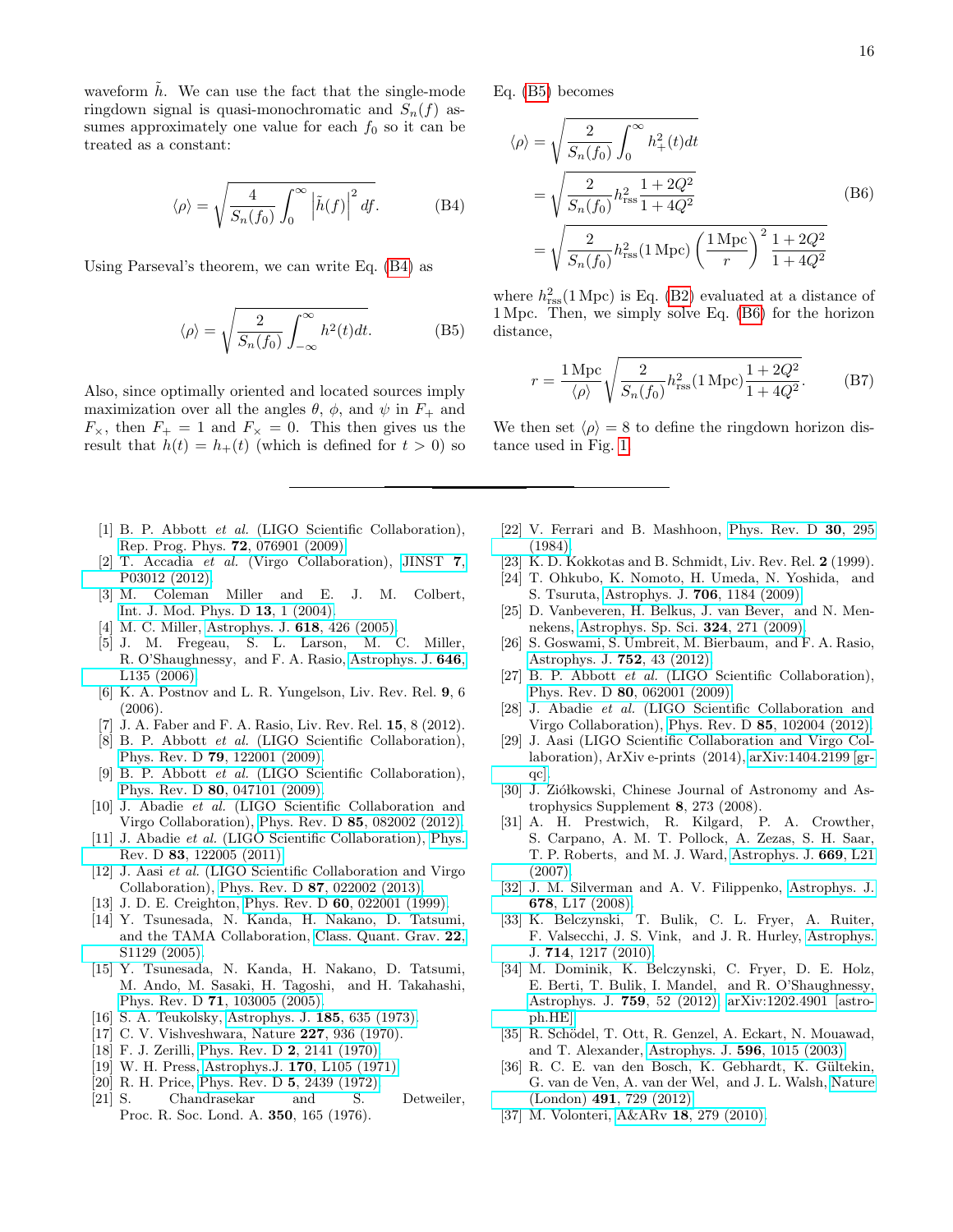- <span id="page-16-0"></span>[38] C. Reisswig, C. D. Ott, E. Abdikamalov, R. Haas, P. Mösta, and E. Schnetter, [Phys. Rev. Lett.](http://dx.doi.org/10.1103/PhysRevLett.111.151101) 111, [151101 \(2013\).](http://dx.doi.org/10.1103/PhysRevLett.111.151101)
- <span id="page-16-1"></span>[39] A. Loeb and F. A. Rasio, [Astrophys. J.](http://dx.doi.org/10.1086/174548) 432, 52 (1994).
- [40] P. Madau and M. J. Rees, [Astrophys. J.](http://stacks.iop.org/1538-4357/551/i=1/a=L27) 551, L27 [\(2001\).](http://stacks.iop.org/1538-4357/551/i=1/a=L27)
- <span id="page-16-14"></span>[41] T. Ebisuzaki, J. Makino, T. G. Tsuru, Y. Funato, S. Portegies Zwart, P. Hut, S. McMillan, S. Matsushita, H. Matsumoto, and R. Kawabe, [Astrophys. J.](http://dx.doi.org/ 10.1086/338118) 562, L19 [\(2001\).](http://dx.doi.org/ 10.1086/338118)
- <span id="page-16-2"></span>[42] M. C. Miller and D. P. Hamilton, [Mon. Not. R. Astron.](http://dx.doi.org/10.1046/j.1365-8711.2002.05112.x) Soc. 330[, 232 \(2002\).](http://dx.doi.org/10.1046/j.1365-8711.2002.05112.x)
- <span id="page-16-3"></span>[43] S. A. Farrell, N. A. Webb, D. Barret, O. Godet, and J. M. Rodrigues, Nature 460[, 73 \(2009\).](http://dx.doi.org/10.1038/nature08083)
- <span id="page-16-4"></span>[44] S. A. Farrell, M. Servillat, J. Pforr, T. J. Maccarone, C. Knigge, O. Godet, C. Maraston, N. A. Webb, D. Barret, A. J. Gosling, R. Belmont, and K. Wiersema, [As](http://stacks.iop.org/2041-8205/747/i=1/a=L13)trophys. J. 747[, L13 \(2012\).](http://stacks.iop.org/2041-8205/747/i=1/a=L13)
- <span id="page-16-5"></span>[45] H. Matsumoto, T. G. Tsuru, S. Matsushita, T. Harashima, F. Iwamuro, T. Maihara, and R. Kawabe, in New Cent. X-ray Astron., Astronomical Society of the Pacific Conference Series, Vol. 251, edited by H. Inoue and H. Kunieda (2001) p. 60.
- <span id="page-16-6"></span>[46] F. Pizzolato, A. Wolter, and G. Trinchieri, Mon. Not. R. Astron. Soc. 406, 1116 (2010).
- <span id="page-16-7"></span>[47] P. G. Jonker, M. A. P. Torres, A. C. Fabian, M. Heida, G. Miniutti, and D. Pooley, [Mon. Not. R. Astron. Soc.](http://dx.doi.org/10.1111/j.1365-2966.2010.16943.x) 407[, 645 \(2010\).](http://dx.doi.org/10.1111/j.1365-2966.2010.16943.x)
- <span id="page-16-8"></span>[48] R. P. van der Marel, J. Gerssen, P. Guhathakurta, R. C. Peterson, and K. Gebhardt, [Astronom. J.](http://stacks.iop.org/1538-3881/124/i=6/a=3255) 124, 3255 [\(2002\).](http://stacks.iop.org/1538-3881/124/i=6/a=3255)
- [49] J. Gerssen, R. P. van der Marel, K. Gebhardt, P. Guhathakurta, R. C. Peterson, and C. Pryor, [As](http://dx.doi.org/10.1086/344584)tronom. J. 124[, 3270 \(2002\).](http://dx.doi.org/10.1086/344584)
- <span id="page-16-9"></span>[50] K. Gebhardt, R. M. Rich, and L. C. Ho, [Astrophys. J.](http://dx.doi.org/10.1086/497023) 634[, 1093 \(2005\).](http://dx.doi.org/10.1086/497023)
- <span id="page-16-10"></span>[51] H. Baumgardt, J. Makino, P. Hut, S. McMillan, and S. Portegies Zwart, [Astrophys. J.](http://stacks.iop.org/1538-4357/589/i=1/a=L25) 589, L25 (2003).
- <span id="page-16-11"></span>[52] A. R. King and W. Dehnen, [Mon. Not. R. Astron. Soc.](http://dx.doi.org/10.1111/j.1365-2966.2005.08634.x) 357[, 275 \(2005\).](http://dx.doi.org/10.1111/j.1365-2966.2005.08634.x)
- <span id="page-16-12"></span>[53] E. Bozzo, C. Ferrigno, J. Stevens, T. M. Belloni, J. Rodriguez, P. R. den Hartog, A. Papitto, I. Kreykenbohm, F. Fontani, and L. Gibaud, A&A 535[, L1 \(2011\).](http://dx.doi.org/ 10.1051/0004-6361/201118022)
- [54] E. Dalessandro, B. Lanzoni, G. Beccari, A. Sollima, F. R. Ferraro, and M. Pasquato, [Astrophys. J.](http://dx.doi.org/10.1088/0004-637X/743/1/11) 743, [11 \(2011\).](http://dx.doi.org/10.1088/0004-637X/743/1/11)
- [55] F. Kirsten and W. H. T. Vlemmings, A&A 542[, A44](http://dx.doi.org/10.1051/0004-6361/201218928) [\(2012\).](http://dx.doi.org/10.1051/0004-6361/201218928)
- [56] B. J. McNamara, T. E. Harrison, H. Baumgardt, and P. Khalaj, [Astrophys. J.](http://dx.doi.org/10.1088/0004-637X/745/2/175) 745, 175 (2012).
- [57] J. Strader, L. Chomiuk, T. J. Maccarone, J. C. A. Miller-Jones, A. C. Seth, C. O. Heinke, and G. R. Sivakoff, [Astrophys. J.](http://dx.doi.org/10.1088/2041-8205/750/2/L27) 750, L27 (2012).
- <span id="page-16-13"></span>[58] J. M. Wrobel, J. E. Greene, and L. C. Ho, [Astron. J.](http://dx.doi.org/10.1088/0004-6256/142/4/113) 142[, 113 \(2011\).](http://dx.doi.org/10.1088/0004-6256/142/4/113)
- <span id="page-16-15"></span>[59] S. F. Portegies Zwart, J. Makino, S. L. W. McMillan, and P. Hut, A&A 348, 117 (1999).
- [60] S. F. Portegies Zwart and S. L. W. McMillan, [Astro-](http://stacks.iop.org/1538-4357/528/i=1/a=L17)phys. J. 528[, L17 \(2000\).](http://stacks.iop.org/1538-4357/528/i=1/a=L17)
- <span id="page-16-16"></span>[61] M. A. Gürkan, M. Freitag, and F. A. Rasio, [Astrophys.](http://dx.doi.org/10.1086/381968) J. 604[, 632 \(2004\).](http://dx.doi.org/10.1086/381968)
- <span id="page-16-17"></span>[62] G. D. Quinlan, [New Astron.](http://dx.doi.org/10.1016/S1384-1076(96)00003-6) 1, 35 (1996).
- <span id="page-16-18"></span>[63] Q. Yu and S. Tremaine, [Astrophys. J.](http://stacks.iop.org/0004-637X/599/i=2/a=1129) **599**, 1129 (2003).
- <span id="page-16-19"></span>[64] J. Abadie et al. (LIGO Scientific Collaboration and Virgo Collaboration), [Class. Quant. Grav.](http://dx.doi.org/ 10.1088/0264-9381/27/17/173001) 27, 173001 [\(2010\).](http://dx.doi.org/ 10.1088/0264-9381/27/17/173001)
- <span id="page-16-20"></span>[65] I. Mandel, D. A. Brown, J. R. Gair, and M. C. Miller, [Astrophys. J.](http://dx.doi.org/10.1086/588246) 681, 1431 (2008).
- <span id="page-16-21"></span>[66] Y. Taniguchi, Y. Shioya, T. G. Tsuru, and S. Ikeuchi, PASJ 52, 533 (2000).
- [67] H. Mouri and Y. Taniguchi, [Astrophys. J.](http://dx.doi.org/10.1086/339472) 566, L17 [\(2002\).](http://dx.doi.org/10.1086/339472)
- [68] K. Gültekin, M. C. Miller, and D. P. Hamilton, [Astro](http://dx.doi.org/10.1086/424809)phys. J. 616[, 221 \(2004\).](http://dx.doi.org/10.1086/424809)
- <span id="page-16-22"></span>[69] R. M. O'Leary, R. O'Shaughnessy, and F. A. Rasio, Phys. Rev. D 76[, 061504 \(2007\).](http://dx.doi.org/10.1103/PhysRevD.76.061504)
- <span id="page-16-23"></span>[70] A. Buonanno, G. B. Cook, and F. Pretorius, [Phys. Rev.](http://dx.doi.org/10.1103/PhysRevD.75.124018) D **75**[, 124018 \(2007\).](http://dx.doi.org/10.1103/PhysRevD.75.124018)
- <span id="page-16-24"></span>[71] E. Berti, J. Cardoso, V. Cardoso, and M. Cavaglià, Phys. Rev. D 76[, 104044 \(2007\).](http://dx.doi.org/10.1103/PhysRevD.76.104044)
- <span id="page-16-25"></span>[72] E. Berti, V. Cardoso, J. A. Gonzalez, U. Sperhake, M. Hannam, S. Husa, and B. Brügmann, [Phys. Rev. D](http://dx.doi.org/ 10.1103/PhysRevD.76.064034) 76[, 064034 \(2007\).](http://dx.doi.org/ 10.1103/PhysRevD.76.064034)
- <span id="page-16-27"></span>[73] I. Kamaretsos, M. Hannam, and B. S. Sathyaprakash, [Phys. Rev. Lett.](http://dx.doi.org/10.1103/PhysRevLett.109.141102) 109, 141102 (2012).
- <span id="page-16-26"></span>[74] I. Kamaretsos, M. Hannam, S. Husa, and B. S. Sathyaprakash, Phys. Rev. D 85[, 024018 \(2012\).](http://dx.doi.org/10.1103/PhysRevD.85.024018)
- <span id="page-16-28"></span>[75] M. Campanelli, C. O. Lousto, and Y. Zlochower, [Phys.](http://dx.doi.org/10.1103/PhysRevD.74.041501) Rev. D 74[, 041501 \(2006\).](http://dx.doi.org/10.1103/PhysRevD.74.041501)
- <span id="page-16-29"></span>[76] E. Berti, V. Cardoso, and C. M. Will, [Phys. Rev. D](http://dx.doi.org/10.1103/PhysRevD.73.064030) 73[, 064030 \(2006\).](http://dx.doi.org/10.1103/PhysRevD.73.064030)
- <span id="page-16-30"></span>[77] D. Talukder, S. Bose, S. Caudill, and P. T. Baker, [Phys.](http://dx.doi.org/10.1103/PhysRevD.88.122002) Rev. D 88[, 122002 \(2013\).](http://dx.doi.org/10.1103/PhysRevD.88.122002)
- <span id="page-16-31"></span>[78] R. Adhikari, P. Fritschel, and S. Waldman, [T](https://dcc.ligo.org/LIGO-T060156/public)ech. Rep. T060156-v1 (Laser Interferometer Gravitational Wave Observatory, 2006).
- <span id="page-16-32"></span>[79] T. Accadia et al. (Virgo Collaboration), [Class. Quant.](http://stacks.iop.org/0264-9381/28/i=2/a=025005) Grav. 28[, 025005 \(2011\).](http://stacks.iop.org/0264-9381/28/i=2/a=025005)
- <span id="page-16-33"></span>[80] L. Blackburn et al., [Class. Quant. Grav.](http://stacks.iop.org/0264-9381/25/i=18/a=184004) 25, 184004 [\(2008\).](http://stacks.iop.org/0264-9381/25/i=18/a=184004)
- [81] N. Christensen, the LIGO Scientific Collaboration, and the Virgo Collaboration, [Class. Quant. Grav.](http://stacks.iop.org/0264-9381/27/i=19/a=194010) 27, 194010 [\(2010\).](http://stacks.iop.org/0264-9381/27/i=19/a=194010)
- <span id="page-16-34"></span>[82] T. Isogai, the LIGO Scientific Collaboration, and the Virgo Collaboration, [Journal of Physics: Conference Se](http://stacks.iop.org/1742-6596/243/i=1/a=012005)ries 243[, 012005 \(2010\).](http://stacks.iop.org/1742-6596/243/i=1/a=012005)
- <span id="page-16-35"></span>[83] J. P. Slutsky, Ph.D. thesis, Louisiana State University (2010).
- <span id="page-16-36"></span>[84] J. Slutsky *et al.*, [Class. Quant. Grav.](http://stacks.iop.org/0264-9381/27/i=16/a=165023) **27**, 165023 (2010).
- <span id="page-16-37"></span>[85] C. Helstrom, [Statistical theory of signal detection](http://books.google.com/books?id=RNAyAAAAMAAJ), International series of monographs on electronics and instrumentation (Pergamon Press, 1960).
- <span id="page-16-38"></span>[86] S. Babak et al., Phys. Rev. D 87[, 024033 \(2013\).](http://dx.doi.org/10.1103/PhysRevD.87.024033)
- <span id="page-16-39"></span>[87] L. M. Goggin, Ph.D. thesis, California Institute of Technology (2008).
- <span id="page-16-40"></span>[88] H. Nakano, H. Takahashi, H. Tagoshi, and M. Sasaki, Phys. Rev. D 68[, 102003 \(2003\).](http://dx.doi.org/10.1103/PhysRevD.68.102003)
- <span id="page-16-41"></span>[89] H. Nakano, H. Takahashi, H. Tagoshi, and Misao, [Progress of Theoretical Physics](http://dx.doi.org/10.1143/PTP.111.781) 111, 781 (2004), [gr](http://arxiv.org/abs/gr-qc/0403069)[qc/0403069.](http://arxiv.org/abs/gr-qc/0403069)
- <span id="page-16-42"></span>[90] C. A. K. Robinson, B. S. Sathyaprakash, and A. S. Sengupta, Phys. Rev. D 78[, 062002 \(2008\).](http://dx.doi.org/ 10.1103/PhysRevD.78.062002)
- <span id="page-16-43"></span>[91] J. R. Smith et al., [Class. Quant. Grav.](http://dx.doi.org/10.1088/0264-9381/28/23/235005) 28, 235005 [\(2011\).](http://dx.doi.org/10.1088/0264-9381/28/23/235005)
- <span id="page-16-44"></span>[92] L. Breiman, Machine Learning 45, 5 (2001).
- <span id="page-16-45"></span>[93] I. Narsky, http://statpatrec.sourceforge.net (2007).